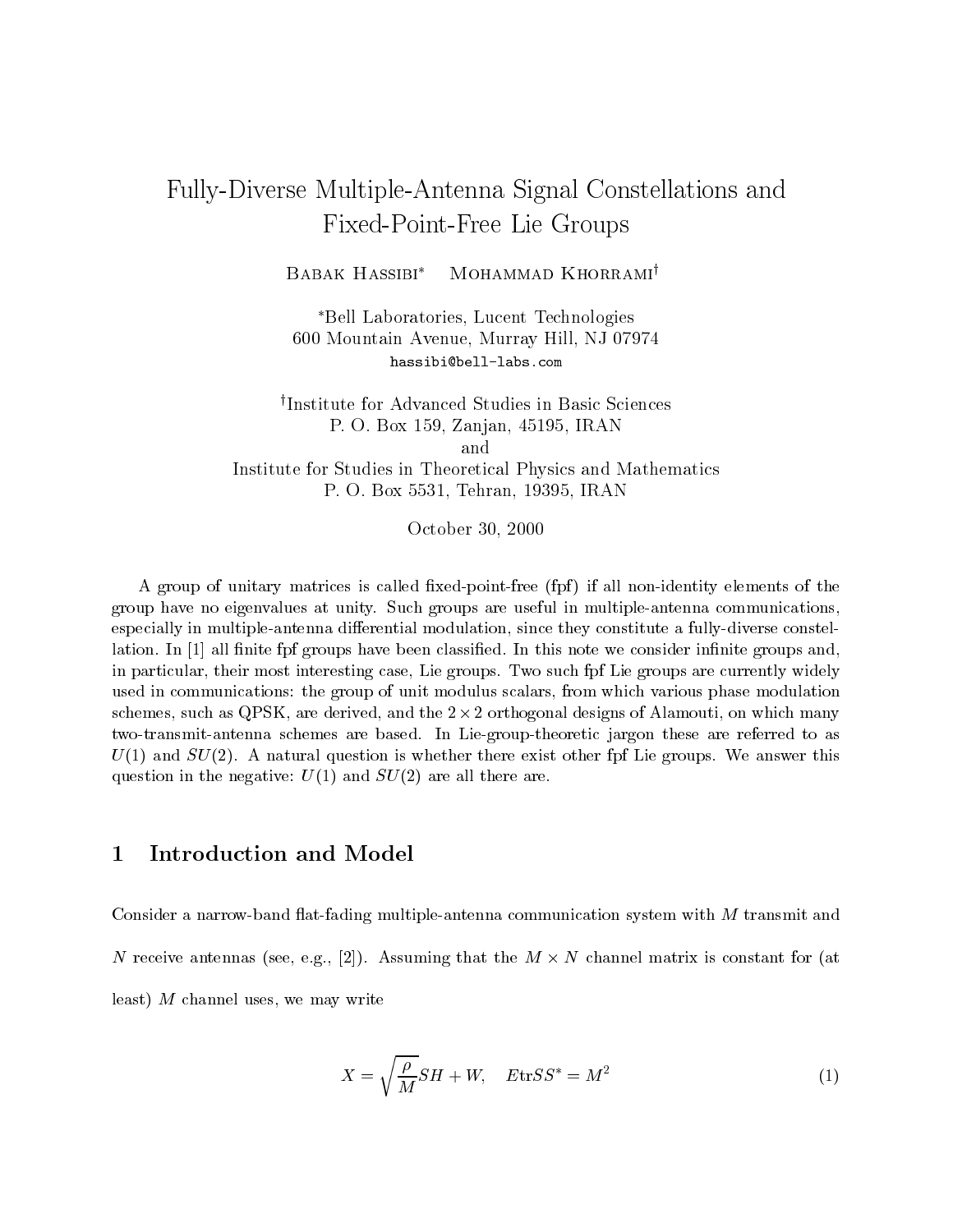where E denotes expectation and

$$
X = \begin{bmatrix} x_{11} & \dots & x_{1N} \\ x_{21} & \dots & x_{2N} \\ \vdots & & \vdots \\ x_{M1} & \dots & x_{MN} \end{bmatrix}, \quad S = \begin{bmatrix} s_{11} & \dots & s_{1M} \\ s_{21} & \dots & s_{2M} \\ \vdots & & \vdots \\ s_{M1} & \dots & s_{MM} \end{bmatrix}
$$

are the received and transmitted matrices, respectively. In the above matrices, time runs vertically and space runs horizontally: thus  $\alpha_{t\ell}$  (step) is the received (transmitted) signal at channel use  $\alpha$ time t and receive (transmit) antenna  $n$  ( $m$ ). The channel matrix  $H \in C^{\infty,\infty}$  and additive noise  $W \in C^{\infty,\infty}$  are both assumed to be comprised of independent  $C$ N (0, 1) (zero-mean unitvariance complex-Gaussian) entries. They are also assumed to be unknown to the both the receiver and transmitter. The normalization factor  $\sqrt{\frac{\rho}{M}}$  in (1), along  $M$ , and the transmit power constraints with the transmit power constraints  $\mathbf{r}$  $E(t)$   $\geq$   $\mathcal{D}$  =  $\mathcal{M}$ , guarantee that  $\rho$  is the SNR at the receiver.

### 1.1 Multiple-Antenna Differential Modulation

In what follows, we shall study the channel (1) as used in block-channel-uses of length M each. Assume now at each *block-time i*, the  $M \wedge M$  transmit matrix takes the form

$$
S_i = V_i S_{i-1} = V_i V_{i-1} \dots V_0,\tag{2}
$$

where the the  $V_i$  are  $M \wedge M$ . If we further assume that the channel is constant for  $2M$  channel uses:

$$
X_i = \sqrt{\frac{\rho}{M}} S_i H + W_i = \sqrt{\frac{\rho}{M}} V_i S_{i-1} H + W_i = V_i (X_{i-1} - W_{i-1}) + W_i,
$$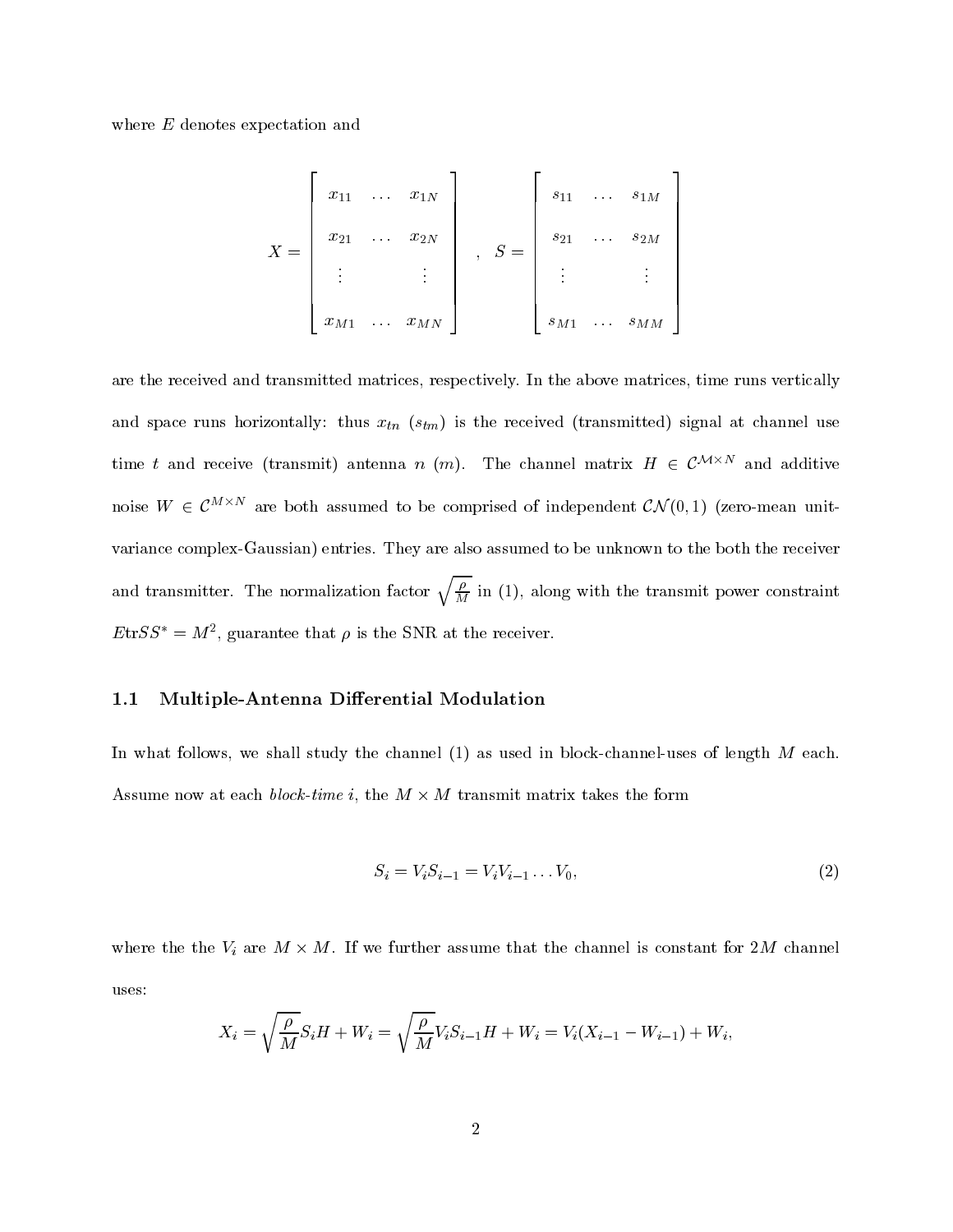where we have used the fact that  $X_{i-1} = \sqrt{\frac{\rho}{M}} S_{i-1} H + W_{i-1}$  $M - i$  is  $i+1$ 

$$
X_i = V_i X_{i-1} + \underbrace{W_i - V_i W_{i-1}}_{W_i'},
$$

and we can decode the internal  $\alpha$  from  $\alpha$   $\beta$  and  $\alpha$  is the channel. In the channel. In the channel. In the channel. In fact the maximum-likelihood decoder can be shown to be [3, 4]

$$
\hat{V}_i = \arg\min_{V_\ell} \|X_i - V_\ell X_{i-1}\|_F, \tag{3}
$$

where  $\|\cdot\|_F$  denotes the Frobenius norm.

#### 2The Constellation Design

We thus need to look for a constenation  $V = \{V_0, \ldots, V_{L-1}\}\$  or  $M \wedge M$  matrices. We first note that the  $V\ell$  must be unitary, otherwise as  $i \to \infty$  the product  $S_i = V_iV_{i-1} \ldots V_0$  will go to zero, infinity, or both (in different spatial and temporal directions), thereby violating the transmit power constraint. Furthermore, the quality of a constellation  $\mathcal V$  is determined by the probability of error of mistaking one symbol of  $V$  for another. At high SNR it can be shown [3, 4] that this probability is dominantly dependant on the determinant or  $v_{\ell} - v_{\ell}$ . We therefore measure the quality of the constellation by [1]

$$
\zeta_{\mathcal{V}} = \frac{1}{2} \min_{0 \le \ell < \ell' < \mathcal{L}} \left| \det(V_{\ell} - V_{\ell'}) \right|^{1/M} . \tag{4}
$$

Our design problem is thus reduced to the following: "given  $M$  (the number of transmit antennas) and  $R$  (the transmission rate), find a set  $V$  of  $L = 2^{m \kappa}$ ,  $M \times M$  unitary matrices, such that the minimum of the absolute value of the determinant of their pairwise differences is as large as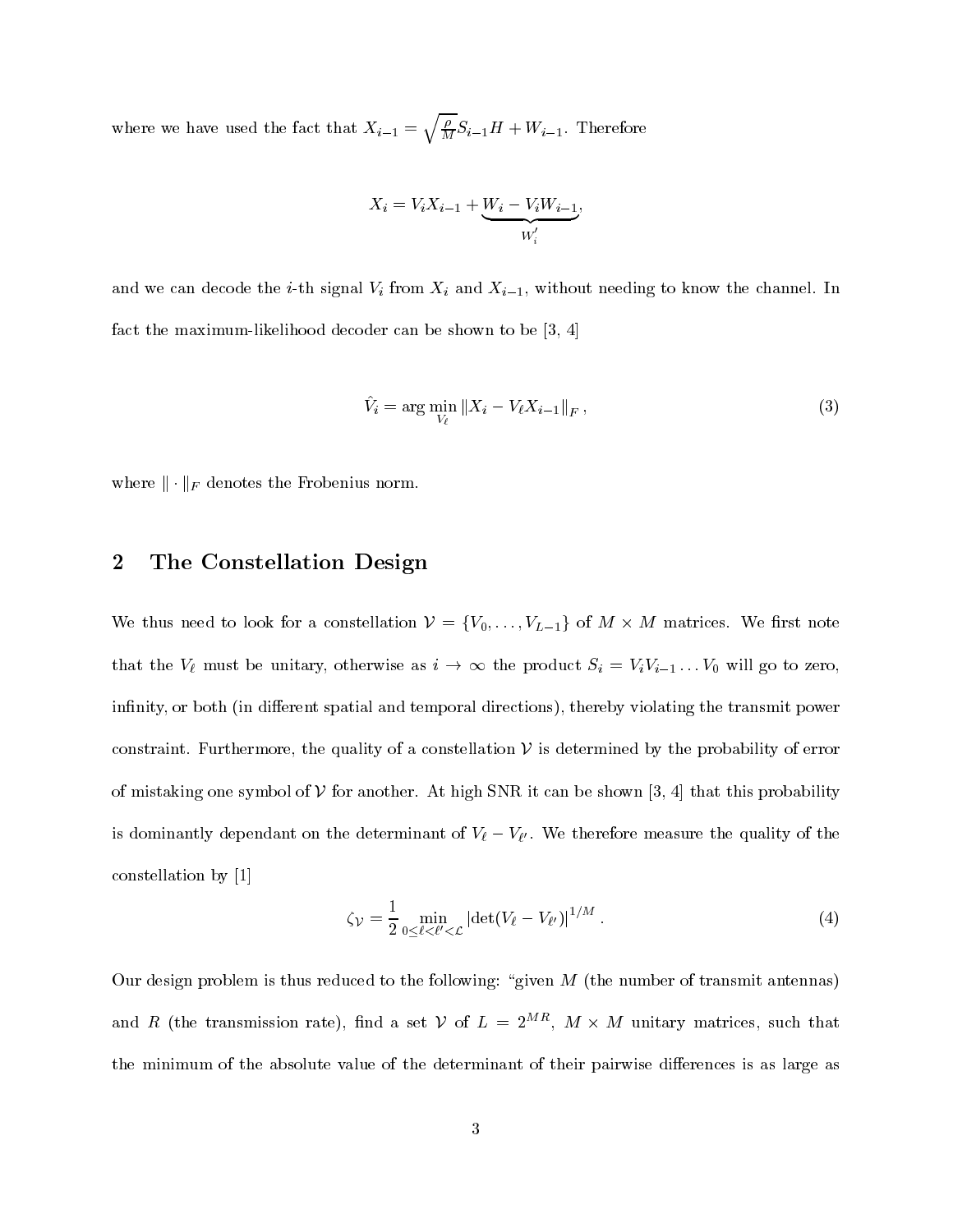possible".

We therefore call any constellation  $V$  with the property that the determinants of the pairwise differences are all nonzero, *fully diverse*. Fully-diverse constellations have the following further interpretation: for any channel matrix  $H$ ,

$$
V_{\ell}H \neq V_{\ell'}H
$$
 whenever  $\ell \neq \ell'.$ 

In other words, there exists no channel  $H$  for which any two elements of  $\mathcal V$  respond identically.

### 2.1 Constellations from Groups

The design problem just introduced is especially confounded for two reasons. First, both the cost (the absolute value of a determinant) as well as constraint set (the space of  $M \wedge M$  -diffualy matrices, the so-called Stiefel manifold) are highly non-convex. Second, the size of the problem can be huge (we seek  $L = 2^{MR}$  matrices). Therefore exact solutions appear to be intractable and we need to impose some structure on the constellation to have hope of obtaining a solution.

To break the logjam, [1] investigates the case where  $V$  forms a group under matrix multiplication. This simplifies the cost, since

$$
\zeta_{\mathcal{V}} = \frac{1}{2} \min_{0 \le \ell < \ell' < \mathcal{L}} |\det(V_{\ell} - V_{\ell'})|^{1/M}
$$
\n
$$
= \frac{1}{2} \min_{0 \le \ell < \ell' < \mathcal{L}} |\det(V_{\ell}) \det(I - V_{\ell}^{-1} V_{\ell'})|^{1/M}
$$
\n
$$
= \frac{1}{2} \min_{I \ne \mathcal{V} \in \mathcal{V}} |\det(I - V)|^{\frac{1}{M}}.
$$

Since all finite groups can be faithfully represented as a set of unitary matrices, any finite group is a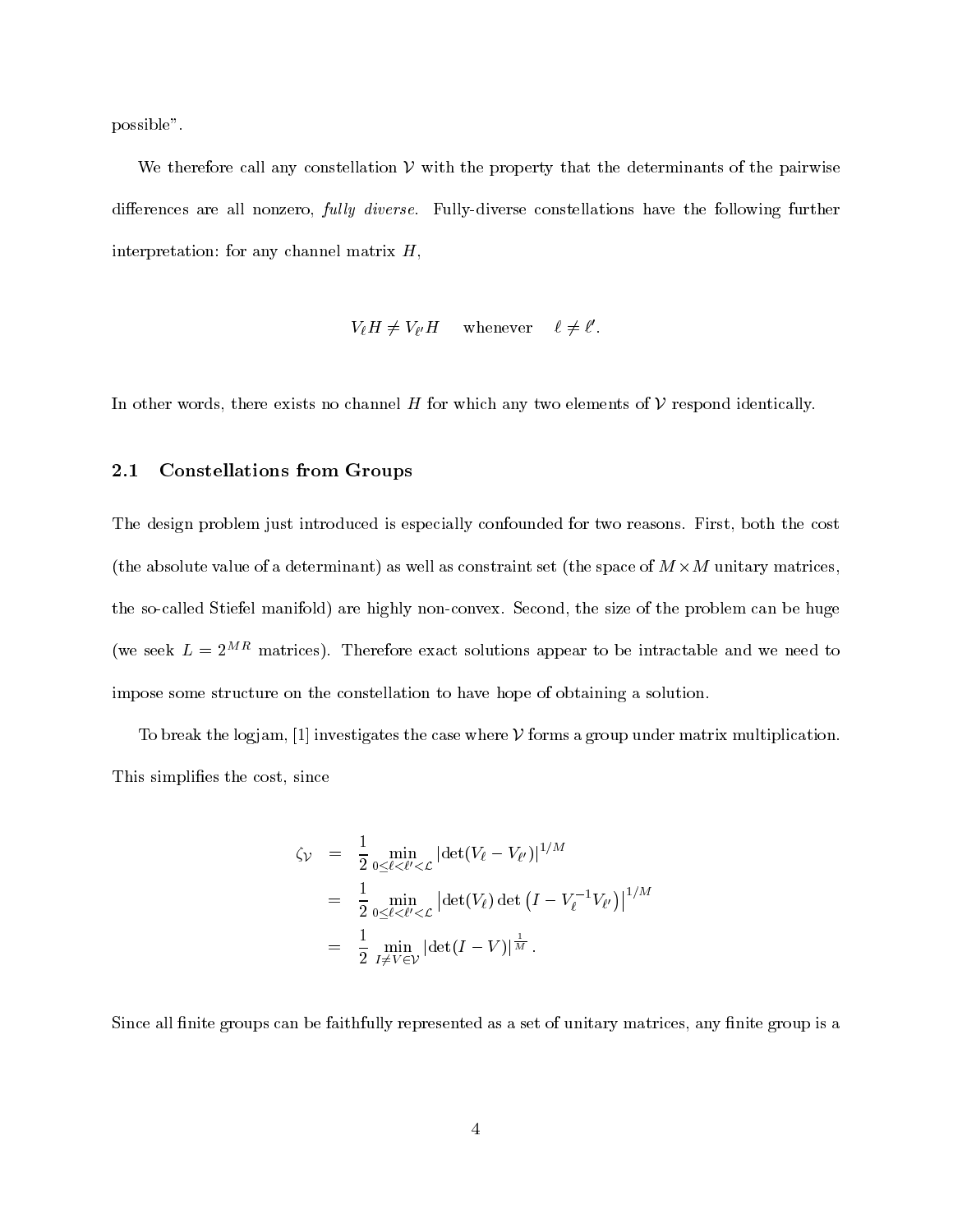potential candidate for a signal constellation.<sup>1</sup> However, if we insist on a fully-diverse constellation then we must have  $\zeta_{\mathcal{V}} \neq 0$ , which from the above equation implies that all non-identity elements in the constellation must have no eigenvalues at one. This leads us to the following definition.

**Definition 1 (Fixed-Point-Free Group).** A group  $\mathcal G$  is called fixed-point-free (fpf) if, and only if, it has a representation as unitary matrices with the property that the representation of each non-unit element of the group has no eigenvalue at unity.

Note that the above definition does not imply that *every* representation of an fpf group is fixed-point-free. In fact, any non-faithful representation cannot be fixed-point-free. For a nonfaithful representation of an fpf group  $G$ , there exist distinct elements  $G_1, G_2 \in \mathcal{G}$ , such that the representations of  $G_1$  and  $G_2$  are identical. This implies that the representation of the non-unit element  $G_1G_2$  " is the identity matrix, and so has eigenvalues at one, thereby implying that the representation is not fpf. The reason why we have dened fpf groups as those for which the representation of each non-unit element in the group, rather than each non-identity matrix in the representation, have no eigenvalue at unity is that had we not done so, all groups would have been fpf if represented as the identity matrix.

In  $[1]$  all *finite* fpf groups have been classified. Although there are an infinite number of finite fpf groups, it turns out that they are few and far between. In fact, there are only six different group types. There are some groups among these with excellent performance. One example is the twodimensional unitary representation of  $\partial D(2, J_5)$ , the 120-element group of 2  $\times$  2 unit-determinant matrices with entries in the Galois field  $\mathcal{F}_5$ . However, the best constellations are not obtained for very high rates or for a large number of antennas.

<sup>-</sup>Brieny, a representation of an abstract group  $\cal G$  is a mapping from  $\cal G$  to the group of  $M$   $\times$   $M$  invertible complex matrices,  $GL(M, \mathcal{C})$ , that respects group multiplication.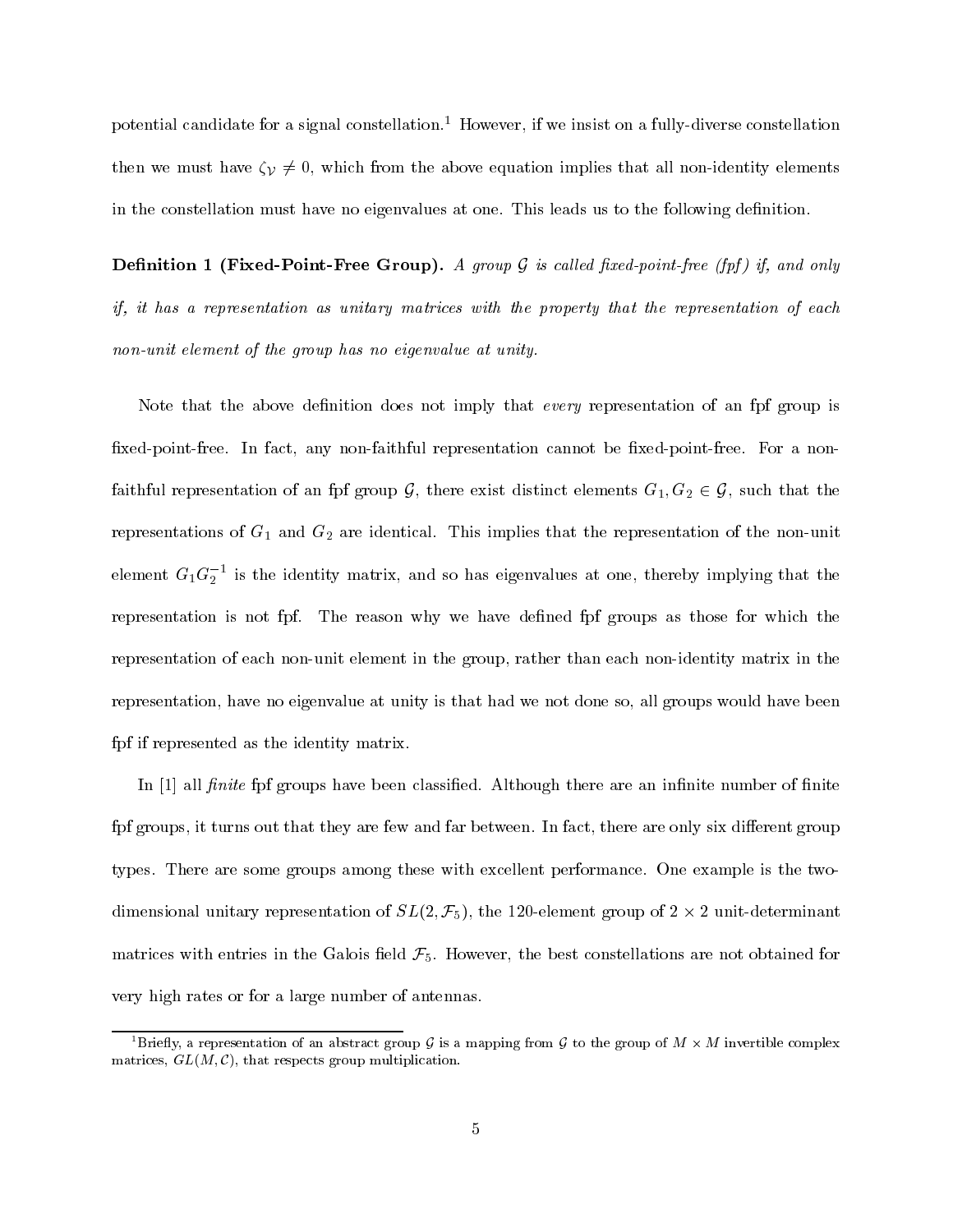This brings up the question of whether there exist any *infinite* for groups? It turns out that there are (and they are widely-used in communications), though they were never thought of, nor recognized, as fpf groups.

#### 2.1.1 Phase Modulation

Consider the group of unit-modulus complex scalars:

$$
e^{j\omega}, \quad \omega \in [0, 2\pi[
$$

This is trivially an fpf group. It is also widely used in communications: PM, FM, single-antenna differential modulation, etc. To design a constellation from this group we need to choose points on the unit circle. Clearly, the optimal choice is to choose equidistant points, which results in the wellknown QPSK constellations.

#### 2.1.2 Orthogonal Designs

Orthogonal designs were originally introduced in communications in [5] and used for multi-antenna differential modulation in  $[6]$ . An *orthogonal design* is the unitary matrix:

$$
V = \begin{bmatrix} x & -y^* \\ y & x^* \end{bmatrix}, \quad |x|^2 + |y|^2 = 1.
$$
 (5)

It is easy to see that orthogonal designs form a group under matrix multiplication (the group of unit-determinant unitary matrices). Furthermore, since their eigenvalues are given by  $\{e^j, e^{-j\gamma}\}$ , where  $\theta = \cos^{-1}(\frac{x+x}{2})$ , it follows that they are fpf. (Indeed, if  $e^{j\theta} = 1$  then  $e^{-j\theta} = 1$ , which means that the matrix must be the identity matrix.)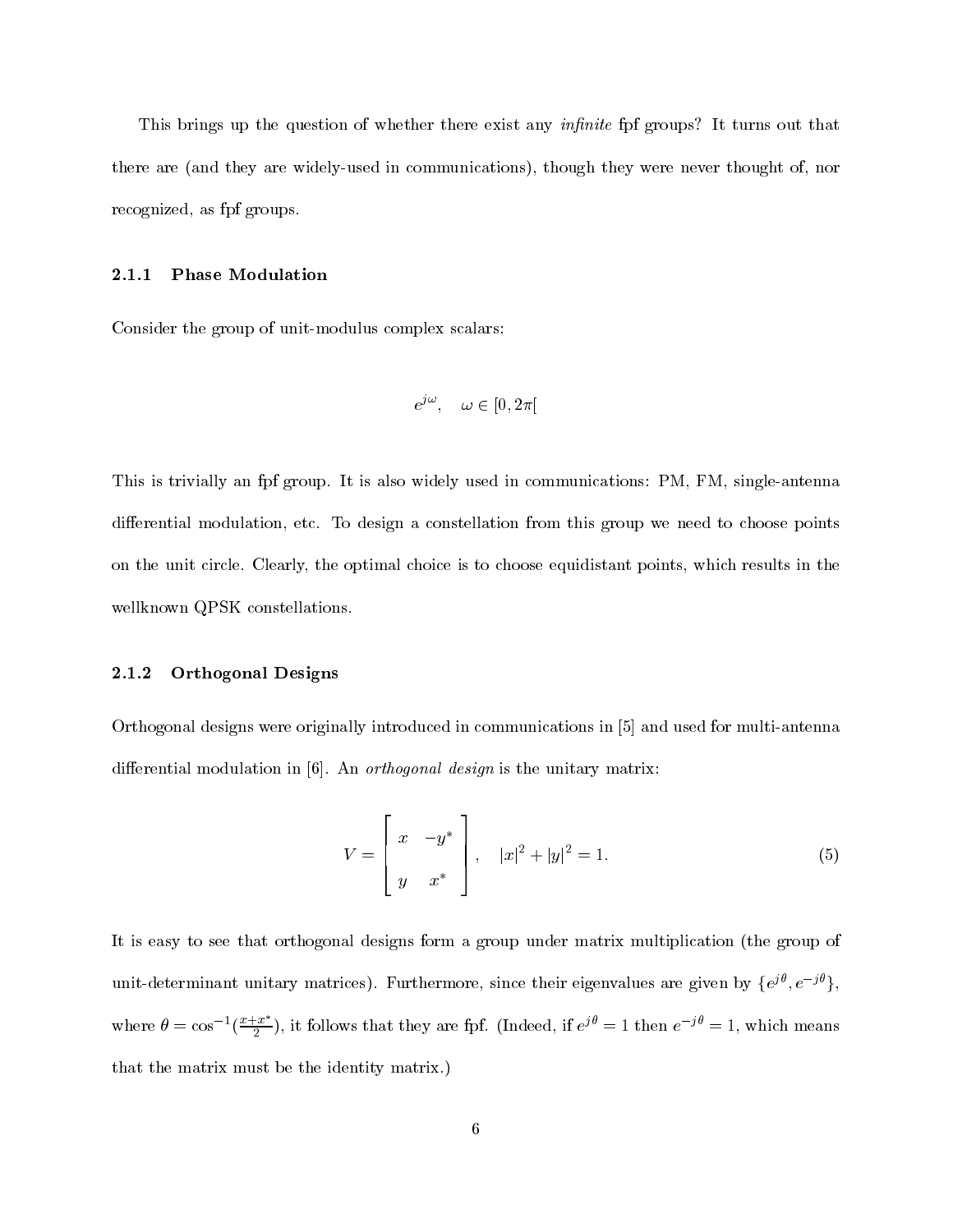In particular, our cost of interest takes the form

$$
\det(V_1 - V_2) = \det \left[ \begin{array}{cc} x_1 - x_2 & -(y_1 - y_2)^* \\ y_1 - y_2 & (x_1 - x_2)^* \end{array} \right] = |x_1 - x_2|^2 + |y_1 - y_2|^2, \tag{6}
$$

which is the Euclidean distance between the 2-dimensional complex (or 4-dimensional real) vectors  $2.22$   $2.22$   $2.22$   $2.22$   $2.22$   $2.22$   $2.22$   $2.22$   $2.22$   $2.22$   $2.22$   $2.22$   $2.22$   $2.22$   $2.22$   $2.22$   $2.22$   $2.22$   $2.22$   $2.22$   $2.22$   $2.22$   $2.22$   $2.22$   $2.22$   $2.22$   $2.22$   $2.22$   $2.22$   $2.22$   $2.22$   $2.2$  $\begin{vmatrix} \cdot & \cdot \\ \cdot & \cdot \end{vmatrix}$  and x1  $71 \quad 1 \quad 22$ <sup>3</sup>  $\vert$  and  $\vert$   $\vert$ .  $2.22$   $2.22$   $2.22$   $2.22$   $2.22$   $2.22$   $2.22$   $2.22$   $2.22$   $2.22$   $2.22$   $2.22$   $2.22$   $2.22$   $2.22$   $2.22$   $2.22$   $2.22$   $2.22$   $2.22$   $2.22$   $2.22$   $2.22$   $2.22$   $2.22$   $2.22$   $2.22$   $2.22$   $2.22$   $2.22$   $2.22$   $2.2$  $\begin{vmatrix} 1 & 1 \end{vmatrix}$ . The x2  $\boldsymbol{\eta}$  and  $\boldsymbol{\eta}$ and the state of the state of the state of the state of the state of the state of the state of the state of th <sup>7</sup> <sup>7</sup> 5. Thus, for orthogonal designs, our design problem reduces to the design of spherical codes on the real 3-dimensional sphere in 4-space, i.e., on  $|x|^2 + |y|^2 = 1$ .

### 2.2 Other Infinite Fixed-Point-Free Groups?

In the remainder of this note we are interested in the question of whether there exist other infinite fpf groups. One possibility is countable groups. However, we shall not focus on these since for our current application they are not very interesting<sup>2</sup> and, more importantly, because it is not clear how one should sample them to obtain a finite-size constellation.<sup>3</sup>

The other possibility is to consider *continuous* groups. Among these, the most interesting and most well-studied are Lie groups. Indeed the above two examples (phase modulation and orthogonal designs) are Lie groups.

Since our ultimate goal is to construct a finite-size constellation of unitary matrices, we must appropriately sample the continuous group. This will not necessarily lead to a finite group itself (if it did then we would obtain one of the fpf groups classied in [1]). When we have a Lie group then the problem of constellation design becomes one of appropriately sampling the group's underlying manifold. For example, for phase modulation the underlying manifold is the unit circle, whereas

 $^2$ Countable fpf groups often have a finite number of generators and relie on the fact that the eigenvalues of these generators are relatively irrational, a condition that cannot be met in finite precision.

<sup>&</sup>lt;sup>3</sup>As we shall presently see, continuous groups have an underlying manifold which allows sampling of the group via sampling of the manifold.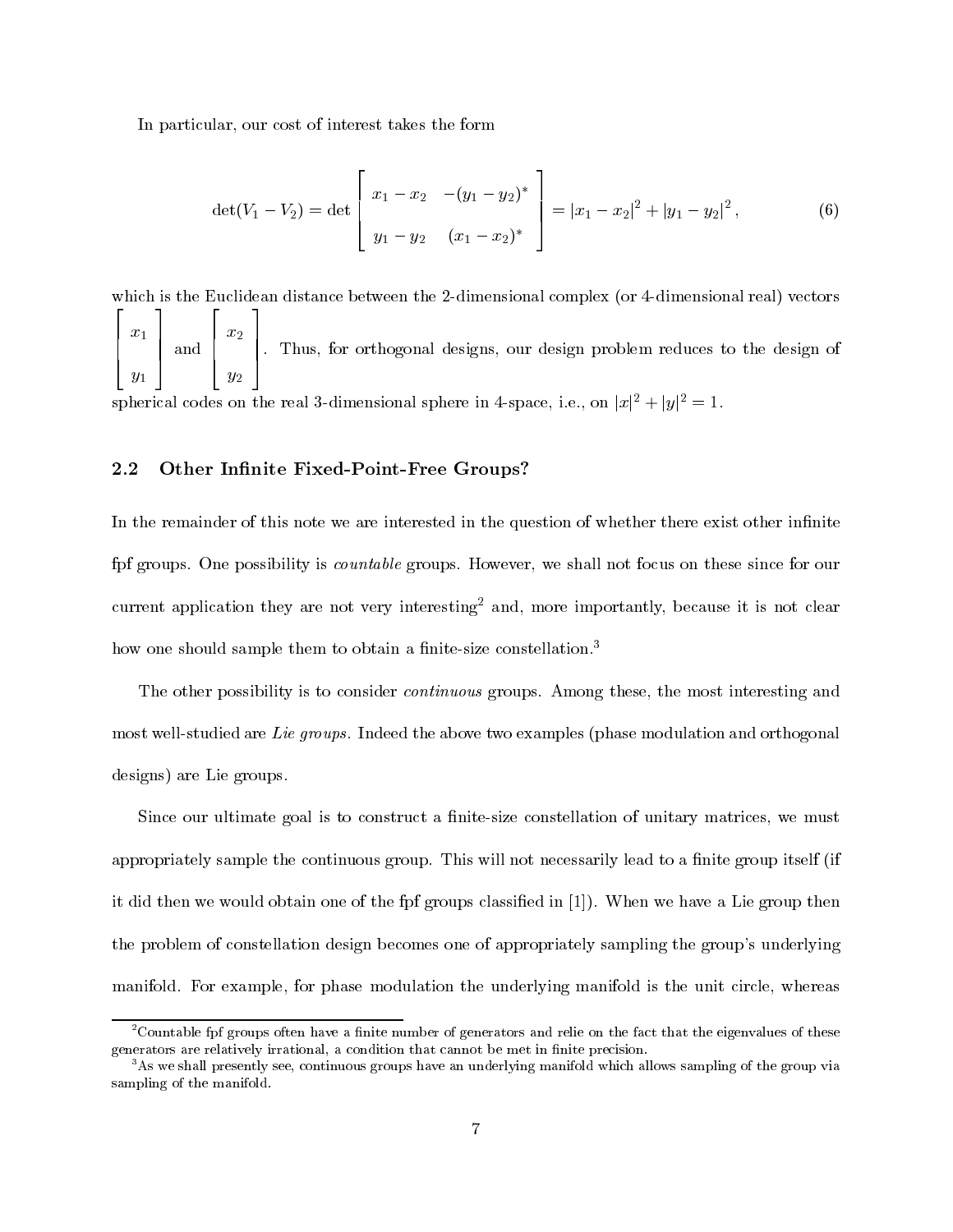for orthogonal designs the underlying manifold is the three dimensional unit sphere. In fact, the star performer in [1], the 2-dimensional unitary representation of  $SL(2, \mathcal{F}_5)$ , is an orthogonal design with an optimal sampling of 120 points on the three dimensional unit sphere. (Here by optimal we mean that the 120 points have the largest possible minimum Euclidean distance.)

#### 3Lie Groups

In this section we briefly review some concepts from Lie groups and Lie algebras, focusing only on those we require to prove our main result. For much more details, and many more results, the interested reader may consult [7, 8, 9] and the references therein.

A Lie group is a set endowed with the structures of both a group and a  $\mathcal{C}^{\infty}$  manifold. In other words, we have some manifold, such that for every point  $\theta$  on the manifold there corresponds an element  $g(\theta) \in \mathcal{G}$  of the group. Moreover, the mappings from  $(\theta_1, \theta_2)$  to  $\theta_3$  defined via

$$
g(\theta_1)g(\theta_2)=g(\theta_3),
$$

as well as the mapping from  $\theta$  to  $\phi$  defined via

$$
g^{-1}(\theta) = g(\phi),
$$

are analytic.

Examples of Lie groups abound. The real line with addition asthe group operation is a Lie group, as is  $\mathcal{K}^{+,-,-}$  with matrix addition. Another important class of groups is that of linear groups, i.e., continuous groups of linear transformations. For example, the Lie group  $\mathcal{K}^-$  with matrix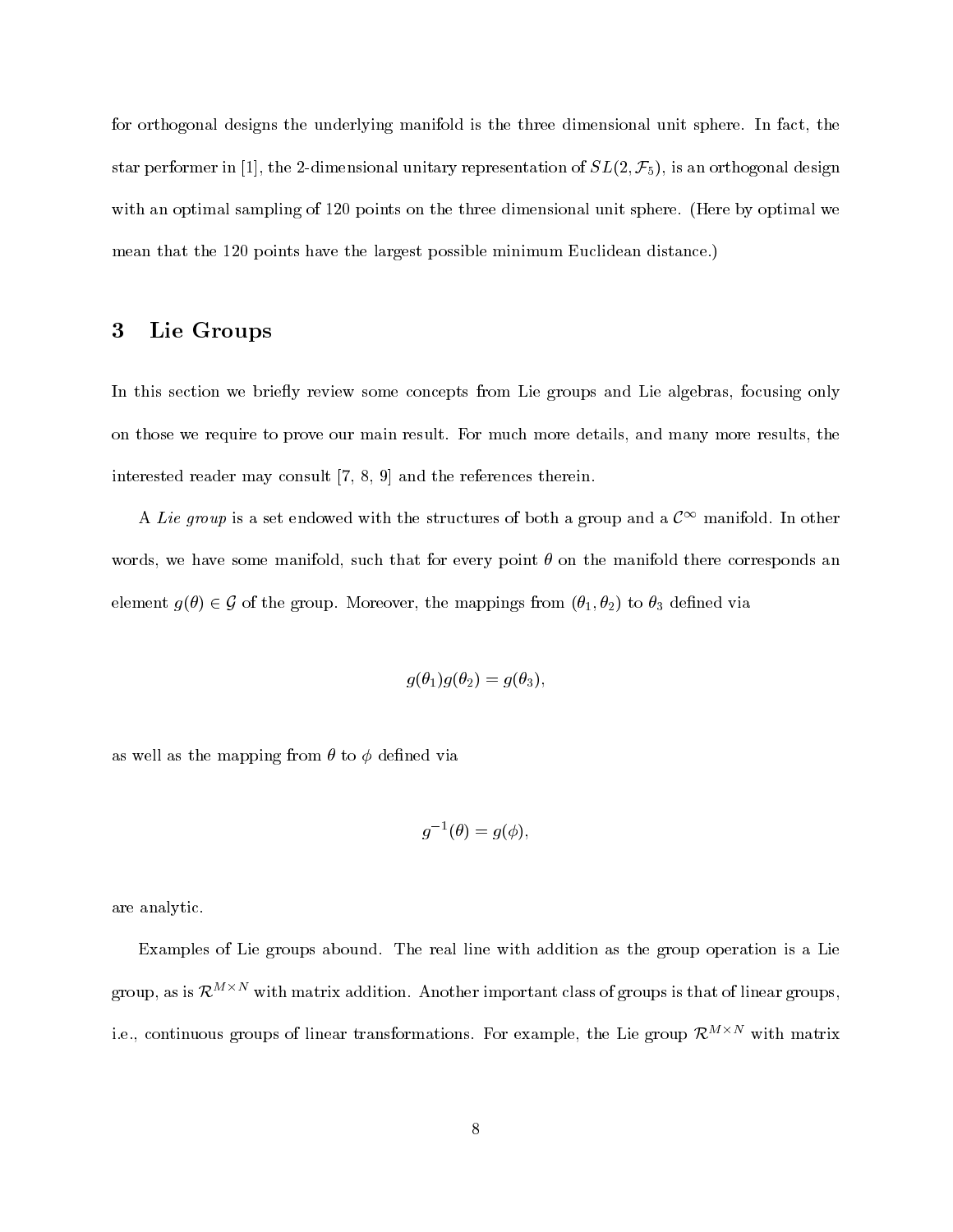addition is isomorphic to the linear group

$$
\left[\begin{array}{cc}\nI_M & A \\
0 & I_N\n\end{array}\right].
$$

The group of upper triangular matrices with unit diagonal (the so-called Heisenberg group) is another example of a linear group, as is the group of planar rotations

$$
\begin{vmatrix}\n\cos(\theta) & -\sin(\theta) \\
\sin(\theta) & \cos(\theta)\n\end{vmatrix}.
$$

<sup>3</sup>

<sup>2</sup>

 $-$  2  $-$  2  $-$  2  $-$  2  $-$  2  $-$  2  $-$  2  $-$  2  $-$  2  $-$  2  $-$  2  $-$  2  $-$  2  $-$  2  $-$  2  $-$  2  $-$  2  $-$  2  $-$  2  $-$  2  $-$  2  $-$  2  $-$  2  $-$  2  $-$  2  $-$  2  $-$  2  $-$  2  $-$  2  $-$  2  $-$  2  $-$  2  $-$  2  $-$  2  $-$  2  $-$  2  $-$  2

<sup>3</sup>

<sup>3</sup>

<u>2005</u> - Paul Corporation (1995) - Paul Corporation (1995) - Paul Corporation (1995) - Paul Corporation (1995) - Paul Corporation (1995) - Paul Corporation (1995) - Paul Corporation (1995) - Paul Corporation (1995) - Paul

### 3.1 The Classical Lie Groups

The last examples we give are all subgroups of  $GL(n, \mathbb{C})$ , the Lie group of  $n \times n$  invertible matrices with complex entries. The first four are referred to as the *classical groups:* 

- $\bullet$  GL(n, C). Honsingular  $n \times n$  complex matrices.
- $\bullet$   $\beta$ L(n, C). unit-determinant nonsingular  $n \times n$  complex matrices.
- $\bullet$   $O(n, C)$ :  $n \times n$  complex orthogonal matrices,  $\Theta \Theta = I_n$ .
- $\bullet$   $\beta p_1 \overline{2n}, \overline{C}$ .  $\overline{2n} \wedge \overline{2n}$  complex matrices that leave  $J = 1$  $\begin{bmatrix} 1 & 1 & 1 \end{bmatrix}$  $-1$   $-1$  $-i$  n  $\cup$  1 | invariant, i.e.,  $\Theta^t J \Theta = J$ .

And the remaining some other useful Lie groups:

- $\bullet$   $\cup$  (*n*). *n*  $\wedge$  *n* complex unitary matrices.
- $\bullet$   $SO(n)$ , unit-determinant  $n \times n$  unitary matrices.
- $\bullet$   $SO(p, q)$ , unit-determinant  $n \times n$  matrices. that leave  $J = 1$  $\begin{bmatrix} \cdot & \cdot & \cdot \\ \cdot & \cdot & \cdot \end{bmatrix}$  $\blacksquare$  $\cup$   $\blacksquare$   $\blacksquare$ | invariant  $(n = p+q)$ .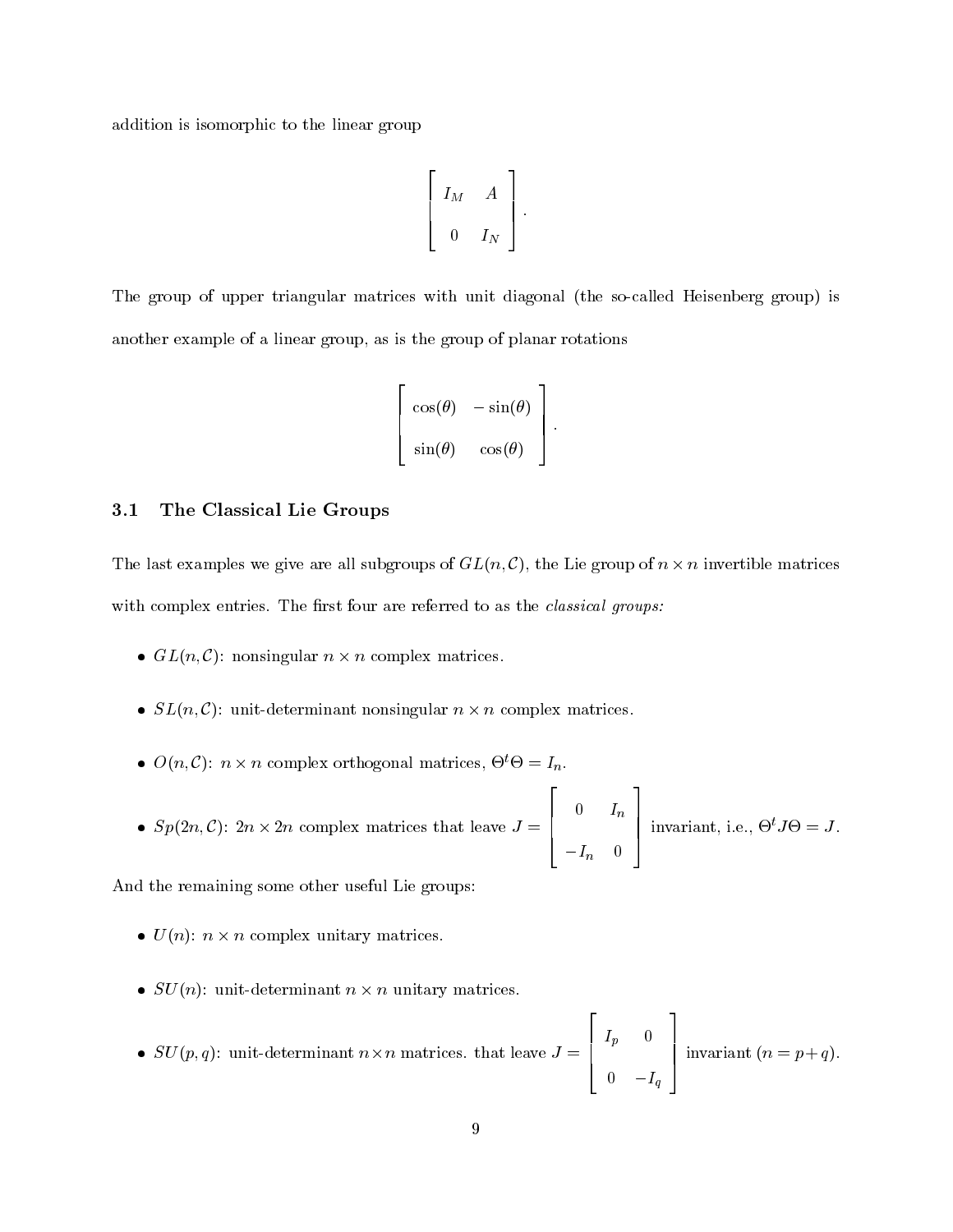### 3.2 Lie Algebras

Since underlying any Lie group there is an analytic manifold, we can look at the tangent space to the manifold. In particular, we can look at the tangent space at the identity element.

For example, take the unitary group  $U(n)$ , and let  $\Phi(t)$  be any curve passing through the identity:

$$
0 = \frac{d\Phi\Phi^*}{dt}\bigg|_{t=0} = \dot{\Phi}(0)\Phi^*(0) + \Phi(0)\dot{\Phi}^*(0) = \dot{\Phi}(0) + \dot{\Phi}^*(0),\tag{7}
$$

so that the tangent space is the space of skew-Hermitian matrices.

As another example, take  $SL(n, \mathcal{C})$  and let  $A(t)$  be any curve passing through the identity:

$$
0 = \frac{d \det A}{dt}\bigg|_{t=0} = \text{tr}\left(A^{-1}(0)\dot{A}(0)\right) \det A(0) = \text{tr}\dot{A}(0),\tag{8}
$$

so that the tangent space is the space of traceless matrices.

Once the tangent space is determined, at least locally, each element  $G$  in the group can be written as

$$
G = e^g,
$$

where  $g$  is an element in the tangent space. (The  $g$  are sometimes called the *infinitesmal* generators of the group.)

The tangent space is clearly a linear vector space g. But what can we say about the  $g \in g$ , knowing that the  $G = e^g \in \mathcal{G}$  form a group? It turns out that when  $\mathcal{G}$  is a linear group,  $\mathbf{g}$  forms what is called a Lie algebra:

$$
g_1, g_1 \in \mathbf{g} \text{ implies } [g_1, g_2] = g_1 g_2 - g_2 g_1 \in \mathbf{g}. \tag{9}
$$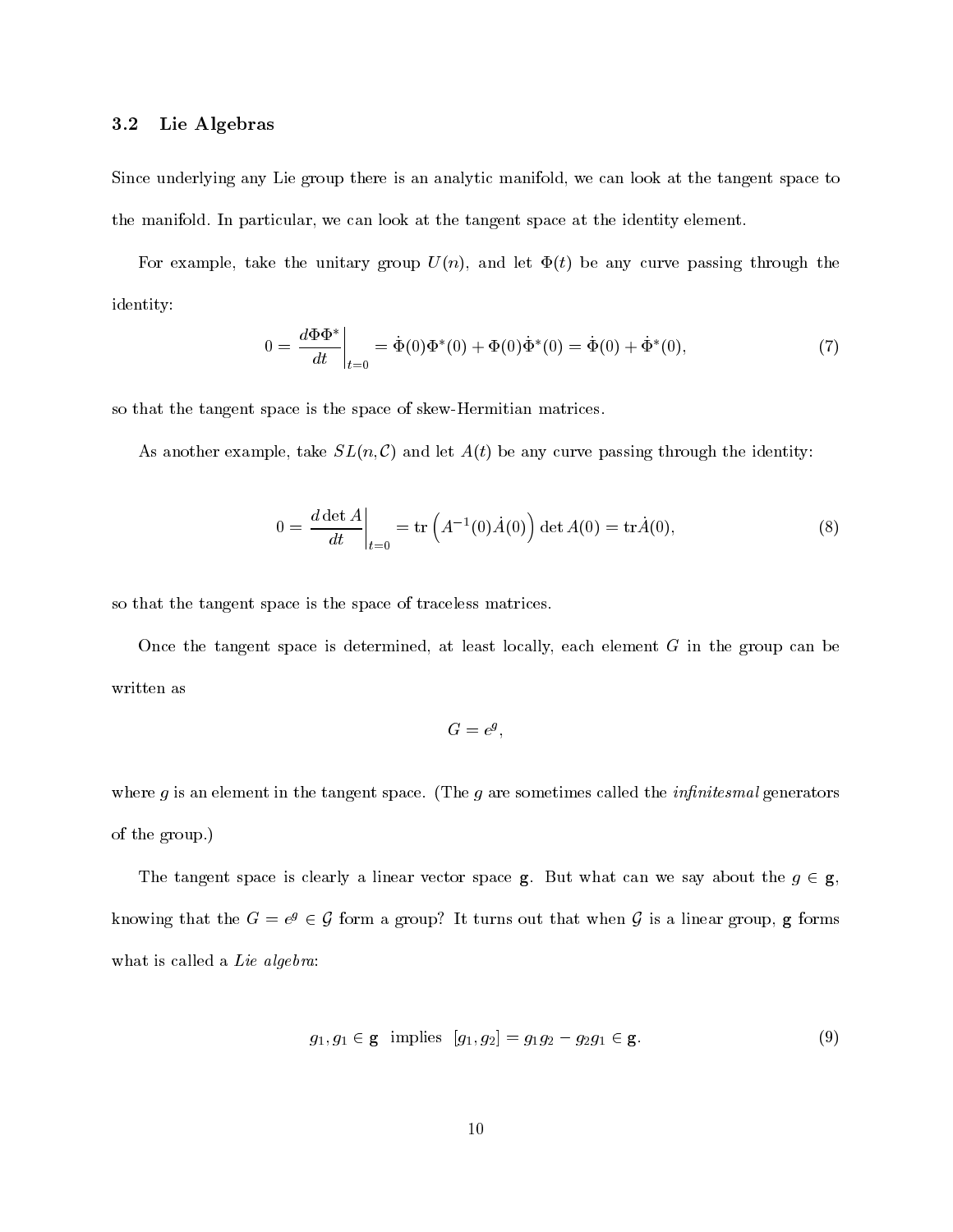(The case of a more general, not necessarily linear, Lie group can also be studied. This leads to a different definition for the commutator operator  $[\cdot, \cdot]$ , but we shall not be concerned with this here.) In fact, for "close enough"  $g_1$  and  $g_2$  we have the Campbell-Hausdorff formula: if  $e^{j_2}e^{j_2}=e^{j_2}$ , then

$$
g_3 = g_1 + g_2 + \frac{1}{2}[g_1, g_2] + \frac{1}{12}([g_1, [g_1, g_2]] - [g_2, [g_2, g_1]]) + \dots
$$
\n(10)

The relationship between Lie groups and Lie algebras can be given by the following two theorems.

**Theorem 1.** Let  $G$  be a Lie group of matrices. Then  $g$ , the set of tangent vectors to all curves in  $G$  at the faction, is a Lie algebra.

**Theorem 2.** Let  $g$  be a linear algebra generated by the basis  $g_1, \ldots, g_n$ . Then  $g(\theta) = e^{i(g_1 + \cdots + g_n)}$  is a local Lie group for small enough  $\theta$ .

The general situation is a bit more involved and will not concern us here. (The correspondence between a Lie algebra and a simply-connected Lie group is, for example, one-to-one.) The important conclusion is that to obtain many, if not most, of its properties, one can study the Lie algebra, rather than the Lie group.

Returning back to the fpf Lie groups of Secs. 2.1.1 and 2.1.2, we note that the group of unitmodulus scalars is simply  $U(1)$ . The corresponding Lie algebra,  $u(1)$ , is the one of imaginary numbers. The orthogonal designs are simply  $SU(2)$ . The corresponding Lie algebra,  $su(2)$ , is the one or  $2 \times 2$  traceless skew-Hermitian matrices.

$$
\left[\begin{array}{cc}j\alpha_1 & \alpha_2 + j\alpha_3 \\ -\alpha_2 + j\alpha_3 & -j\alpha_1\end{array}\right],
$$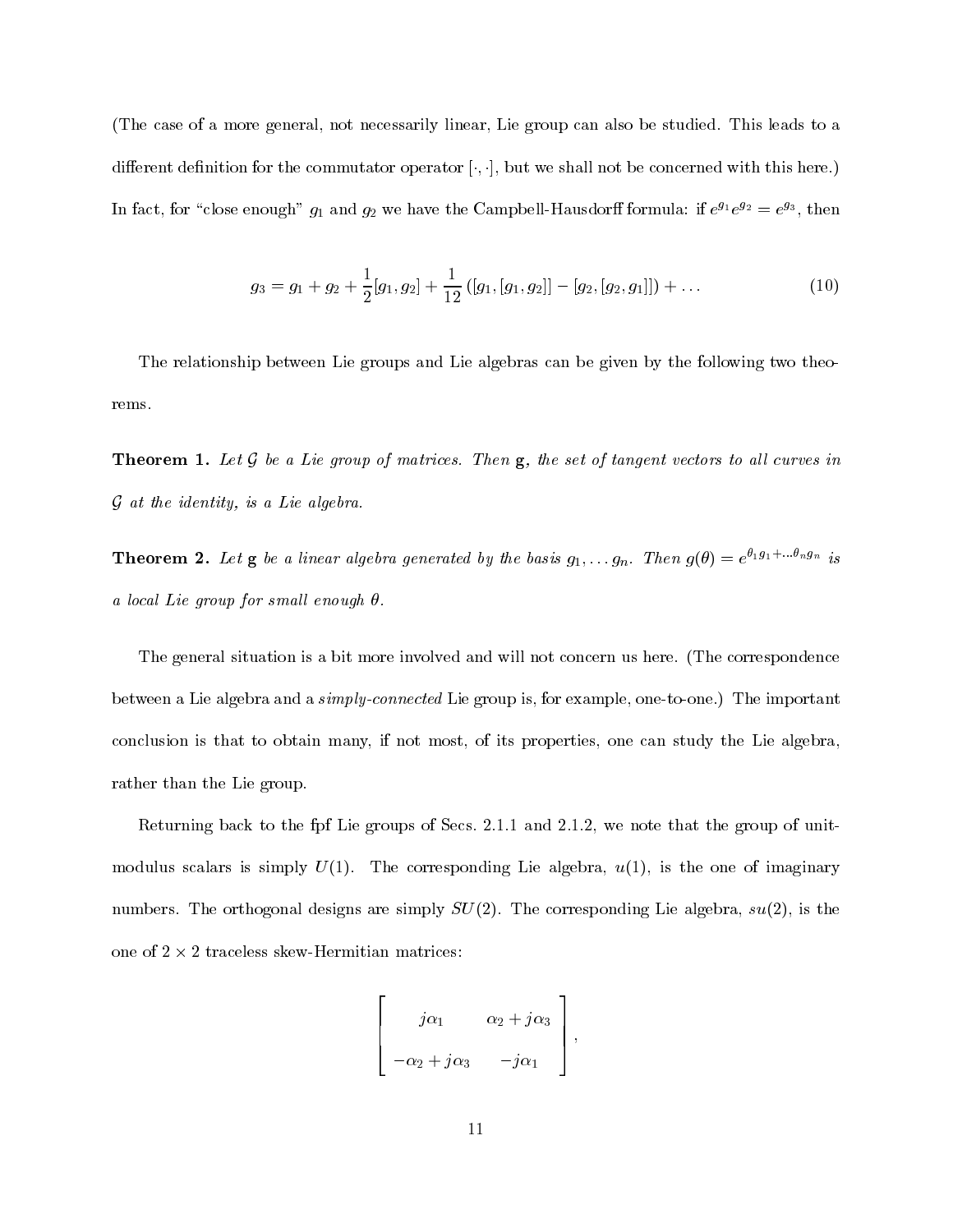where the k are real scalars. One possible basis for it is in  $\mathbb{R}^n$ 

$$
g_1 = \begin{bmatrix} j & 0 \\ 0 & -j \end{bmatrix}, \ g_2 = \begin{bmatrix} 0 & 1 \\ -1 & 0 \end{bmatrix}, \ , g_3 = \begin{bmatrix} 0 & j \\ j & 0 \end{bmatrix},
$$

which is clearly a Lie algebra since

$$
[g_1, g_2]=2g_3 \ \ , \ \ [g_2, g_3]=2g_1 \ \ , \ \ [g3, g1]=2g_2.
$$

Note that both the Lie algebras  $u(1)$  and  $su(2)$  are real. In other words,  $e^{\sum_k \alpha_k g_k}$  is an element of the corresponding and only if, and only if, the scalars complexity if, the scalars k are real (rather than complex).

### 3.3 Levi's Decomposition

An algebra **g** is the *semi-direct sum* of two algebras **a** and **b** if  $\mathbf{g} = \mathbf{a} + \mathbf{b}$  as a vector space, but  $[a, b] \subset a$ . In this case, we write  $g = a \oplus_s b$ . A subalgebra s is an *tacal* of g if  $[s, g] \subset s$ . For example, **a** is an ideal of  $\mathbf{a} \oplus_s \mathbf{b}$ .

The set of commutators  $\mathbf{g}^{(1)} = [\mathbf{g}, \mathbf{g}]$  is an ideal of g. This is also true for  $\mathbf{g}^{(n+1)} = [\mathbf{g}^{(n)}, \mathbf{g}^{(n)}]$ ,  $n = 1, 2, \ldots$  If this sequence of subalgebras terminates to zero after a finite number of steps, then we say **g** is *solvable*.

A Lie algebra is called *semi-simple* if it contains no Abelian ideals (other than  $\{0\}$ ).

**Theorem 3 (Levi's Decomposition).** Every Lie algebra is the semi-direct sum of a solvable Lie algebra and a semi-simple Lie algebra.

Thus, the problem of classifying all Lie algebras (and hence all Lie groups) reduces to the following three problems: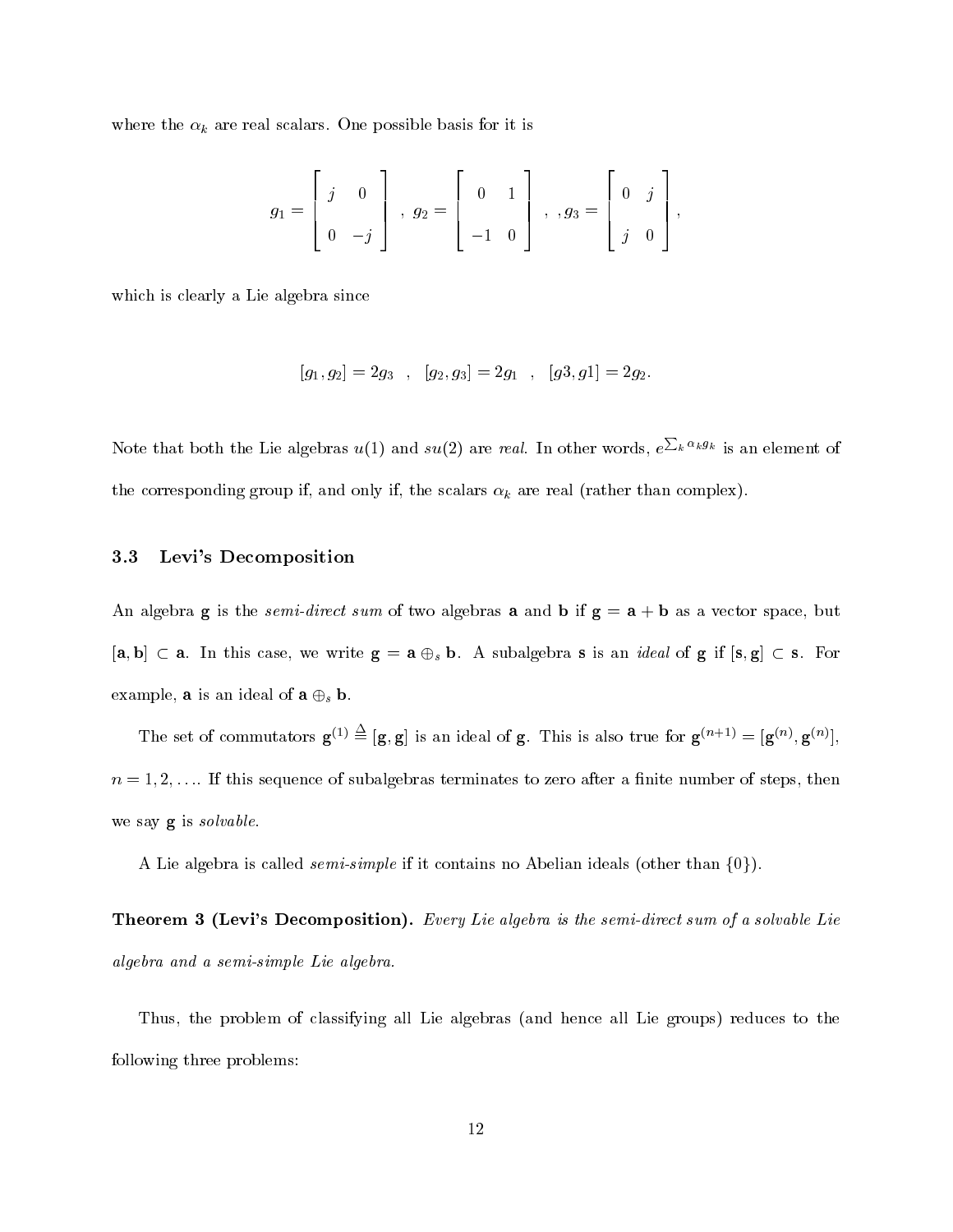- 1. Classifying all semi-simple Lie algebras.
- 2. Classifying all solvable Lie algebras.
- 3. Figuring out how to paste these two together in a semi-direct sum.

Problem 1 was solved by Cartan in 1914. Problems 2 and 3 are open (see, e.g., [7] Chapter 9). For future reference, we mention that Cartan's classification of all semi-simple Lie algebras is in terms of the algebra's rank, defined as the maximal number of basis matrices in the algebra that can be chosen such that they commute.

#### 4The Classication of Fixed-Point-Free Lie Groups

We are now in a position to derive the main result of this note, the classication of all fpf Lie groups. To obtain this classication we shall use Levi's decomposition. Even though the question of classifying all solvable Lie algebras is open, there is some hope here since we are not looking for arbitrary solvable Lie groups, but for ones that have unitary representations and are fixed-pointfree. We begin with some simple preliminary results.

Lemma 1. A Lie group has a representation as unitary matrices if its algebra has a representation as skew-Hermitian matrices.

Proof: Simply take the derivative of any curve of unitary matrices passing through the identity. (See (7) above.)

L.

 $\bf L$ emma 2. A unitary matrix  $\bf G$  =  $e$ <sup>3</sup>, with g skew-Hermitian, has no eigenvalue at unity if, and only if, g has no eigenvalue that is an integer multiple of  $j2\pi$ . Moreover, the number of unit eigenvalues of e<sup>s</sup> is equal to the number of eigenvalues of q that are integer multiples  $\gamma$ 2 $\pi$ .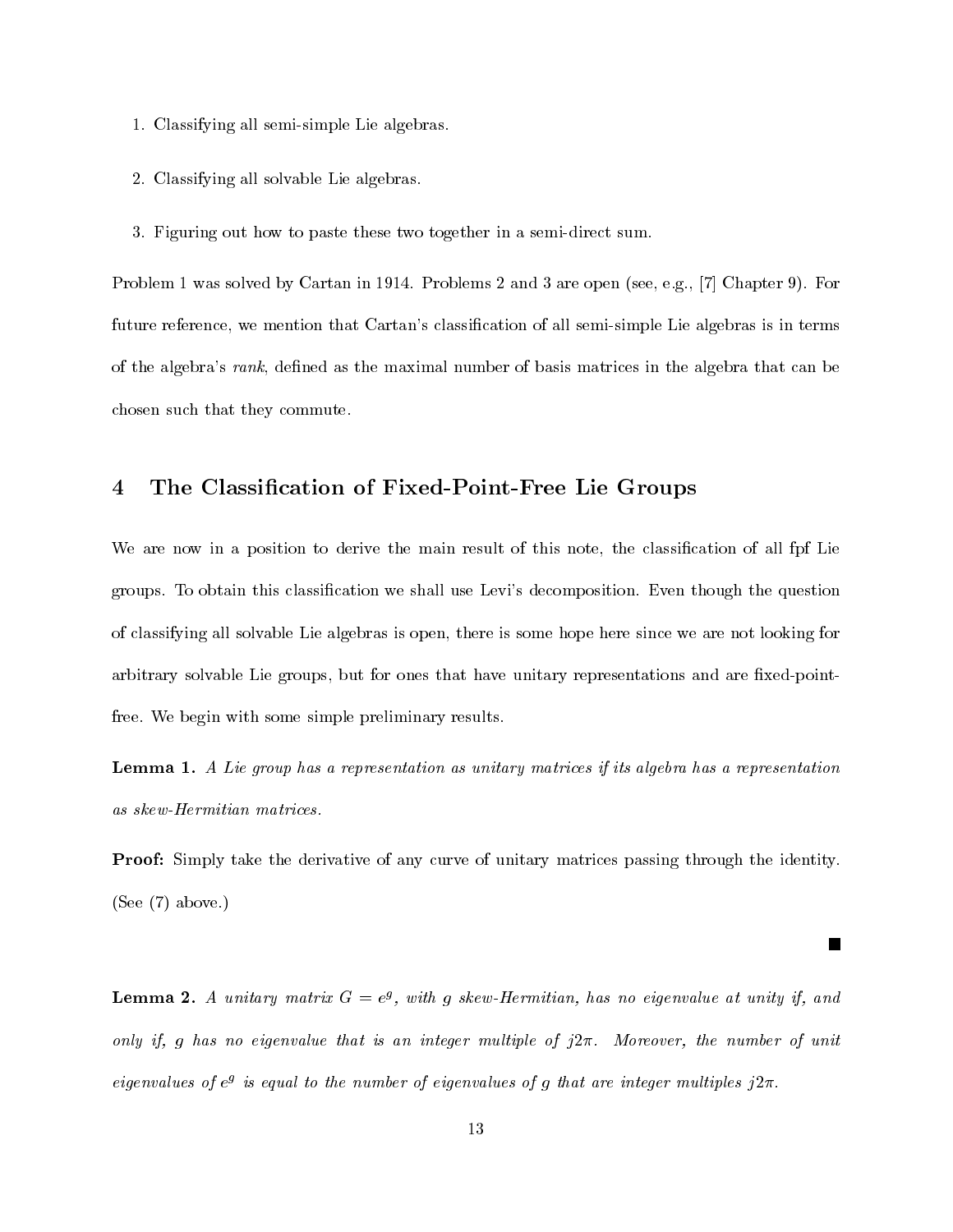**Proof:** Since q is skew-Hermitian we may write  $q = \Psi/\Lambda\Psi$  , where  $\Psi$  is unitary and  $\Lambda$  is diagonal with real entries. The lemma now follows from  $G = \Psi e^{j \cdot \tau} \Psi$ .

 $\mathcal{L}_{\mathcal{A}}$ 

 $\blacksquare$ 

The above lemmas imply that we must look for Lie algebras that have matrix representations that are skew-Hermitian and have no eigenvalues that are integer multiples of  $j2\pi$ . In particular, the Lie algebra should have a representation with nonsingular skew-Hermitian matrices.

One further result will be useful.

Lemma 3. Let  $\mathcal G$  be an fpf Lie group of unitary matrices. Then all the eigenvalues of every element  $in$   $\alpha$  are of the form  $e^{j\alpha}$  and  $e^{-j\alpha}$ .

and y are of the form  $e^{j\alpha}$  and  $e^{-j\alpha}$ , with possibly different mutiplicities, for some  $0 \le \theta < 2\pi$ .<br>Proof: Note that for every element  $G = e^{g} \in G$ , we have  $e^{\alpha g} \in G$  for all real-valued scalars  $\alpha$ . Therefore if  $e^j$  has two eigenvalues  $e^{j+1}$  and  $e^{j+2}$  (the eigenvalues are unit-modulus since  $e^j$  is unitary), then  $e^{-\sigma}$  has two eigenvalues  $e^{\sigma-\sigma}$  and  $e^{\sigma-\sigma}$ . Since for for groups if one eigenvalue is unity then all eigenvalues must be unity, we require that  $j\alpha\theta_1$  be an integer multiple of  $j2\pi$  if, and only if,  $j\alpha\theta_2$  is an integer multiple of  $j2\pi$ . This can happen if, and only if,  $\theta_1 = \theta_2$ , or  $\theta_1 = -\theta_2$ , which yields the desired result.

We can now proceed with the main result. Let us first focus on solvable Lie algebras and then on semi-simple ones.

#### 4.1 The Solvable Case

Suppose g is a solvable Lie algebra and consider any of its faithful<sup>4</sup> matrix representations as skew-Hermitian matrices. Furthermore, let  $g^{(n)}$  be the last nonzero commutator, i.e.,  $g^{(n)} \neq \{0\}$  and

 ${}^{4}$ Recall that if the representation is not faithful it will not be fpf.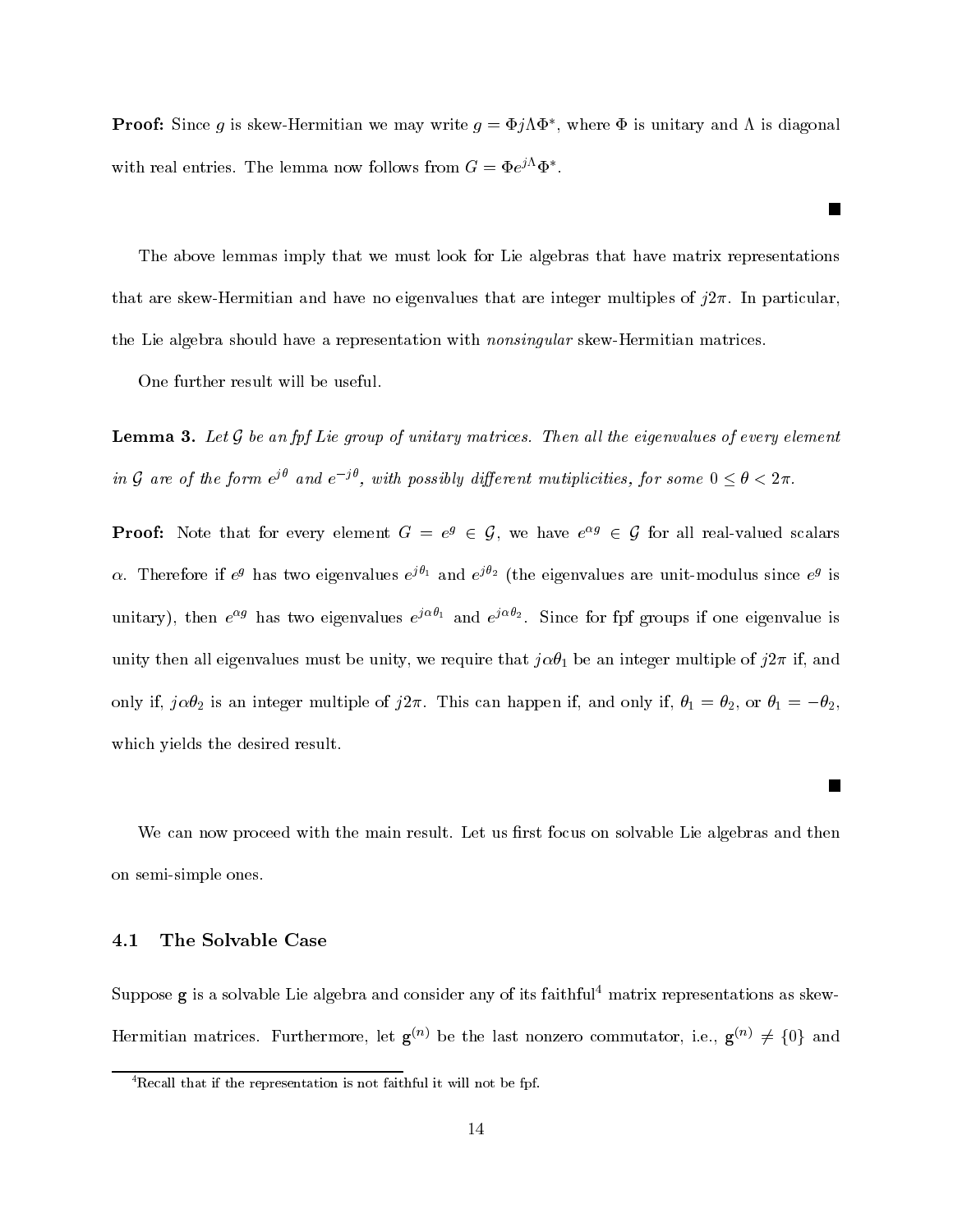$[g^{(n)}, g^{(n)}] = \{0\}$ . Clearly,  $g^{(n)}$  is Abelian. Now  $g^{(n)}$  is an algebra of skew-Hermitian matrices so that each of its elements can be diagonalized. Since it is also Abelian, this implies that all its elements can be simultaneously diagonalized by a single similarity transformation.

Now  $\mathbf{g}^{\scriptscriptstyle{(n)}}$  is itself a Lie algebra. (in fact, all  $\mathbf{g}^{\scriptscriptstyle{(n)}}$ ,  $s \leq n$  are Lie algebras.) Let us now study the cardinality of a minimal basis of  $g^{\scriptscriptstyle\vee\wedge}$ . If  $g^{\scriptscriptstyle\vee\wedge}$  has two (or more) independent basis matrices, say  $g_1$  and  $g_2$ , then since both  $g_1$  and  $g_2$  are diagonal with imaginary diagonal entries, there always exists real-valued scalars<sup>5</sup>  $\alpha_1$  and  $\alpha_2$  such that  $\alpha_1 g_1 + \alpha_2 g_2$  is singular. Therefore there is a nonzero matrix in the representation of  $g$  that is singular and so by Lemma 2,  $\mathcal G$  cannot be fixed-point-free.

We therefore must suppose that  $g^{(n)}$  has a single basis matrix d that is diagonal. Without loss of generality, we may permute the diagonal entries of d so that

$$
d = \left[\begin{array}{cccc} d_1 I_{m_1} & 0 & \ldots & 0 \\ 0 & d_2 I_{m_2} & \ldots & 0 \\ \vdots & \vdots & \ddots & \vdots \\ 0 & 0 & \ldots & d_k I_{m_k} \end{array}\right],
$$

where  $a_1, a_2, \ldots, a_k$  are *aistinct* non-zero imaginary scalars.<sup>4</sup>

Recall that  $\mathbf{g}^{(n)} = [\mathbf{g}^{(n-1)}, \mathbf{g}^{(n-1)}]$  and let  $g \in \mathbf{g}^{(n-1)}$ . Then we must have  $[g, a] = \alpha a$ , for some  $\alpha \in \mathcal{R}$ . Writing out this commutator equation and using the above expression for d shows that

 $5$ Recall that any algebra of skew-Hermitian matrices is real.

In fact, from Lemma 3 we know that  $\kappa$  can be no larger than 2. But we need not insist on this here.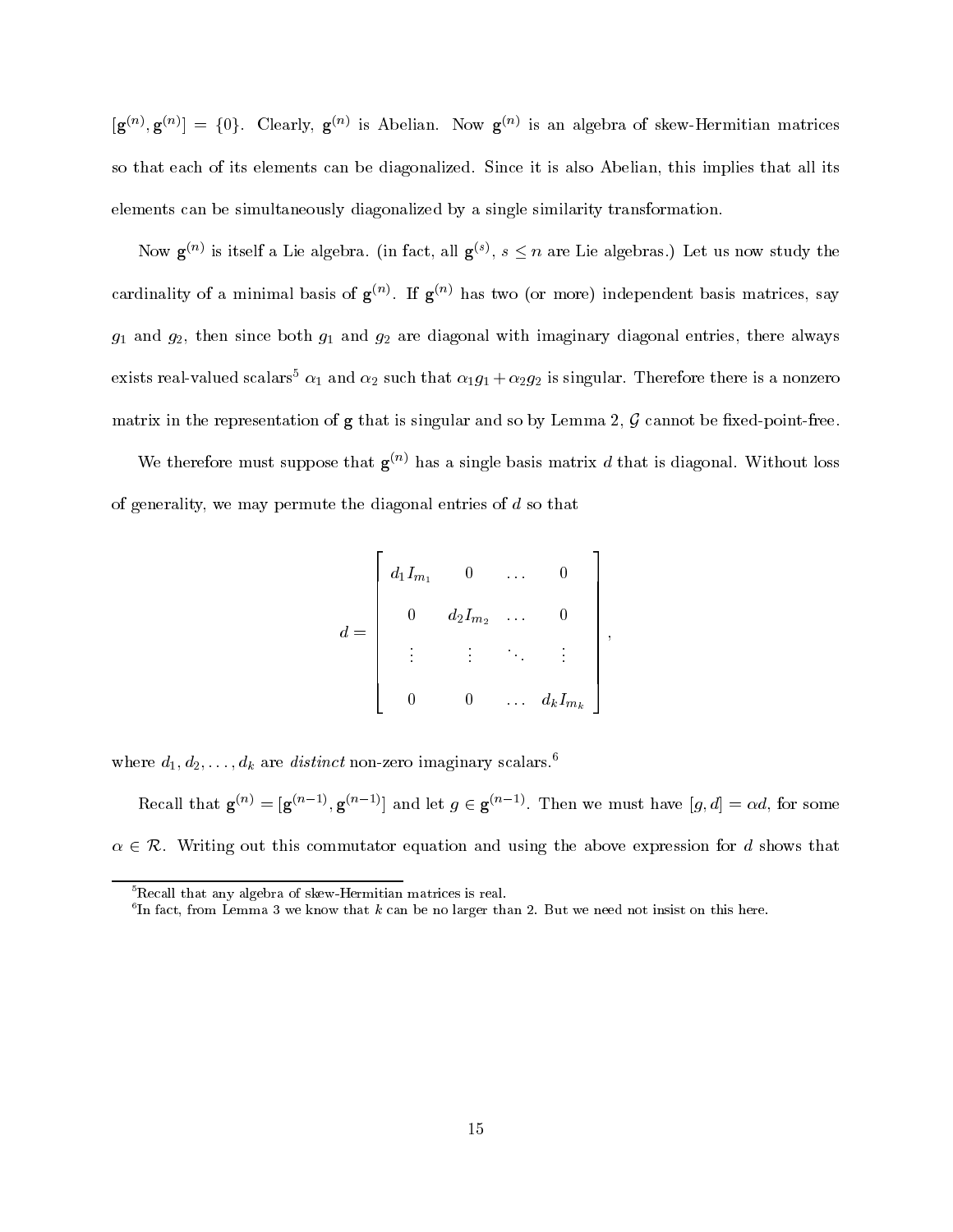$\alpha = 0$  and that g must have the form

$$
g = \left[ \begin{array}{cccc} g_1 & 0 & \ldots & 0 \\ & & & & \\ 0 & g_2 & \ldots & 0 \\ & \vdots & \vdots & \ddots & \vdots \\ & & & & \\ 0 & 0 & \ldots & g_k \end{array} \right],
$$

where each  $g_i$  is a  $m_i \times m_i$  matrix. Let  $n \in \mathbf{g}^{(n-1)}$ . By the same argument, h must have the same block-diagonal structure as g. Now we must have  $[g, h] = \beta d$ , for some  $\beta \in \mathcal{R}$ . But,

$$
[g,h] = \begin{bmatrix} [g_1, h_1] & 0 & \dots & 0 \\ 0 & [g_2, h_2] & \dots & 0 \\ \vdots & \vdots & \ddots & \vdots \\ 0 & 0 & \dots & [g_k, h_k] \end{bmatrix} = \begin{bmatrix} \beta d_1 I_{m_1} & 0 & \dots & 0 \\ 0 & \beta d_2 I_{m_2} & \dots & 0 \\ \vdots & \vdots & \ddots & \vdots \\ 0 & 0 & \dots & \beta d_k I_{m_k} \end{bmatrix},
$$

implies that is that the second that the given that  $\eta$  and his commute commute  $\eta$  ; his commute  $\eta$   $\eta$  ;  $\eta$  ]  $\eta$ trace, so that for the above equality to hold we must have  $\beta = 0$ . But this further implies that  $\left[\mathbf{g}^{(n-1)}, \mathbf{g}^{(n-1)}\right] = \left\{0\right\}.$  But since our representation was faithful this contradicts the fact that  $\mathbf{g}^{(n)}$ is the first commutator that terminates to zero. We therefore conclude that for  $g$  to be fpf we must have  $\mathbf{g} = \mathbf{g}^{(n)} = {\{\alpha d | \alpha \in \mathcal{R}\},\}$ , which really means that  $n = 0$ . More importantly, we conclude that  $e^{+\pm}$ , where  $D$  is a nonsingular diagonal matrix with imaginary entries, is the only candidate for a solvable fpf Lie group. Since this is a representation for  $U(1)$  we conclude that  $U(1)$  is the only solvable fixed-point-free group. The irreducible representation of  $U(1)$  is fpf and 1-dimensional. The reducible tpf representations have elements whose eigenvalues are of the form  $e^j$  and  $e^{-j\tau}$ .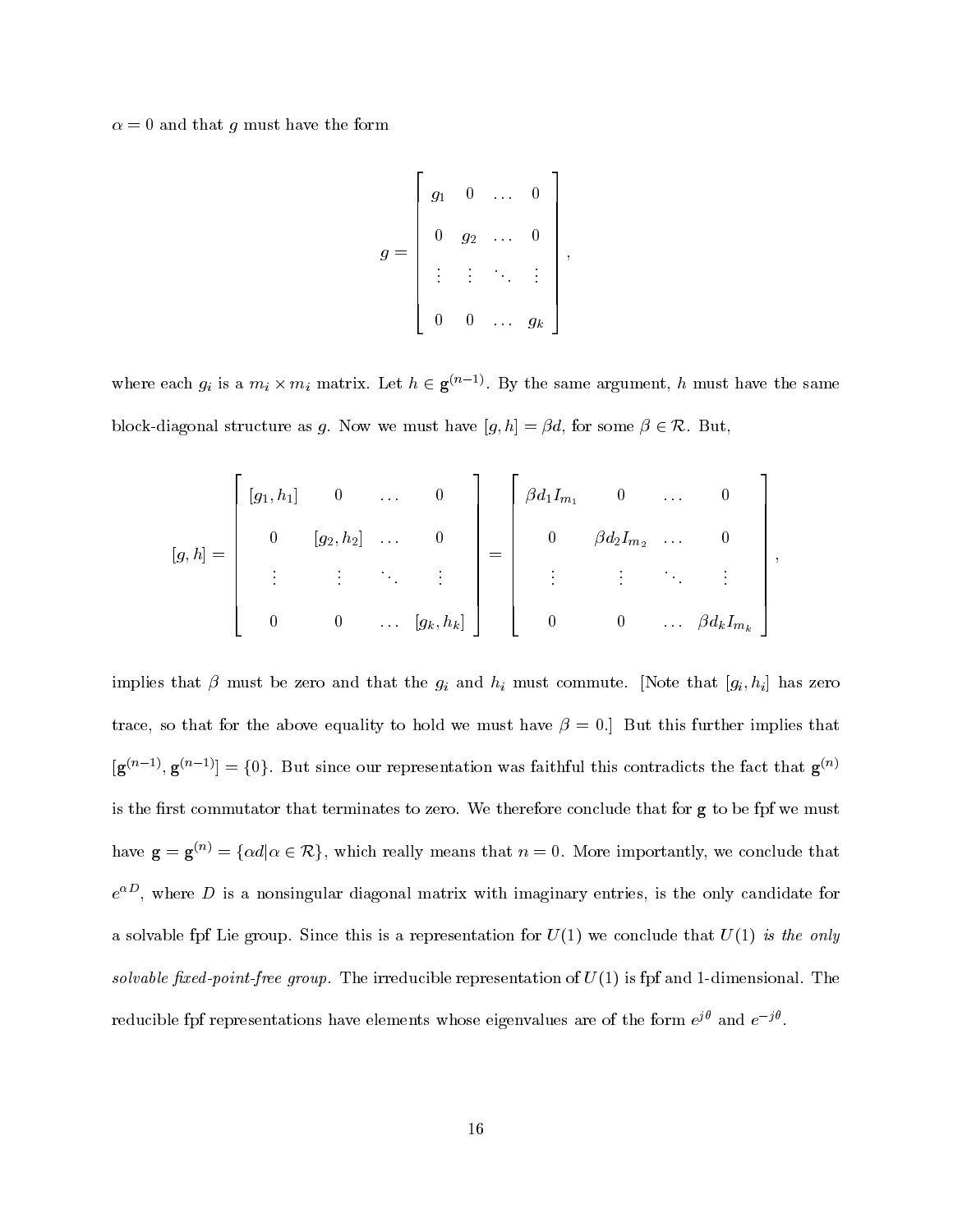### 4.2 The Semi-Simple Case

As mentioned earlier, the semi-simple Lie algebras are classied in terms of their rank, the maximal number of independent basis matrices that can be chosen such that they commute. Using an argument similar to the one presented above, any semi-simple Lie algebra with rank greater than one cannot be fpf since we can always find a real linear combination of two diagonal (with imaginary entries) basis matrices that is singular.

Therefore we must focus on semi-simple Lie algebras of rank one. By Cartan's classication, it is wellknown that there is only one semisimple complex lie algebra with rank 1, the algebra  $sl(2)$ . This is the algebra of traceless  $2 \wedge 2$  matrices, and corresponds to the Lie group of unimodular  $\mu$ unit-determinant) 2  $\wedge$  2 matrices. This algebra has two real forms,  $su(2)$  and  $su(2, N)$ .  $su(2, N)$  is the same as  $\mathfrak{so}(2)$ , with the restriction that the elemenets of the 2  $\wedge$  2 matrices are real. It is known that it has no finite-dimensional unitary representation. The other real form is the same as  $sl(2)$ , with the restriction that the  $2 \times 2$  matrices are skew-Hermitian. The group corresponding to  $su(2)$ is  $SO(2)$ , the group of  $2 \times 2$  unimodular unitary matrices.

The unitary representations of  $su(2)$  are all finite-dimensional.  $su(2)$  has three generators  $L_1$ ,  $L_2$ , and  $L_3$ , with the commutation relation

$$
[L_1, L_2] = L_3, \qquad [L_2, L_3] = L_1, \qquad [L_3, L_1] = L_2.
$$

It is known that in a  $2k + 1$ -dimensional irreducible representation, where  $2k$  is a non-negative integer, the eigenvalues of each generator are  $\{jk, j(k-1), \ldots, -j(k-1), -jk\}$ . This means that the eigenvalues of the corresponding elements of the group are  $\{e^{j\alpha}, e^{j\alpha-2j}, \ldots, e^{-j(\alpha-2j)}, e^{-j\alpha}\}$ . But Lemma 3 now implies that the only fpi representation corresponds to  $\kappa \, = \, \frac{1}{2}, \,$  i.e., it is the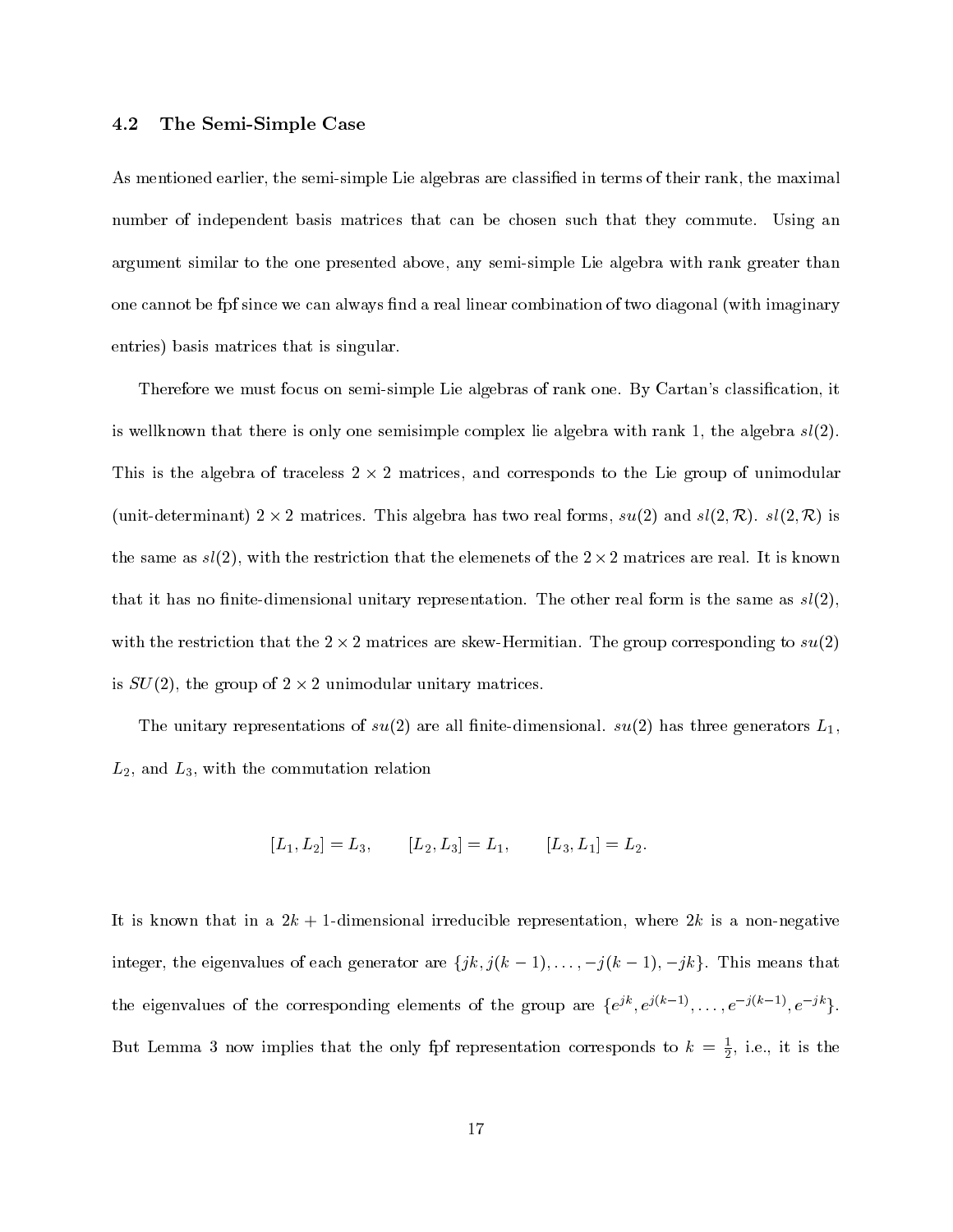2-dimensional one.

To summarize, the only fpf semi-simple group is  $SU(2)$ . Its only irreducible fpf representation is the 2-dimensional one.

#### 4.3 Main Result

**Theorem 4 (All Fixed-Point-Free Lie Groups).** The only fpf Lie groups are  $U(1)$  and  $SU(2)$ . Their only fpf irreducible representations are 1- and 2-dimensional, respectively.

**Proof:** By Levi's decomposition **g** is the semi-direct sum of a solvable algebra **r** and a semi-simple algebra s. We know that to be fpf r must have a representation with a single diagonal basis matrix. Since r is an ideal of  $g - r \bigtriangledown_s s$ , we can use an argument similar to the one given for solvable Lie algebras to show that the representation of all the elements of s are block-diagonal (with the same blocks as the representation of r). But this means that the representaion of the whole algebra is reducible (if the representation of r had two or more blocks). So the only remaining case is that the representation of r be just a multiple of the identity matrix, which clearly commutes with everything. That is, in this representation, g is in fact the direct sum of r and s.

As this representation of r commutes with s, the representation of s should be irreducible to make the representation of the whole **g** irreducible. This shows that **s** should be  $su(2)$ , and the representation should be 2-dimensional. Adding the representation of r to this, we arrive at the 2-dimensional representation of  $u(2)$ , which is clearly not fpf. So Levi's decomposition should be so that either r or s be zero. If s is zero, we have the 1-dimensional representation of  $u(1)$ . If r is zero, we have the 2-dimensional representation of  $su(2)$ .

 $\Box$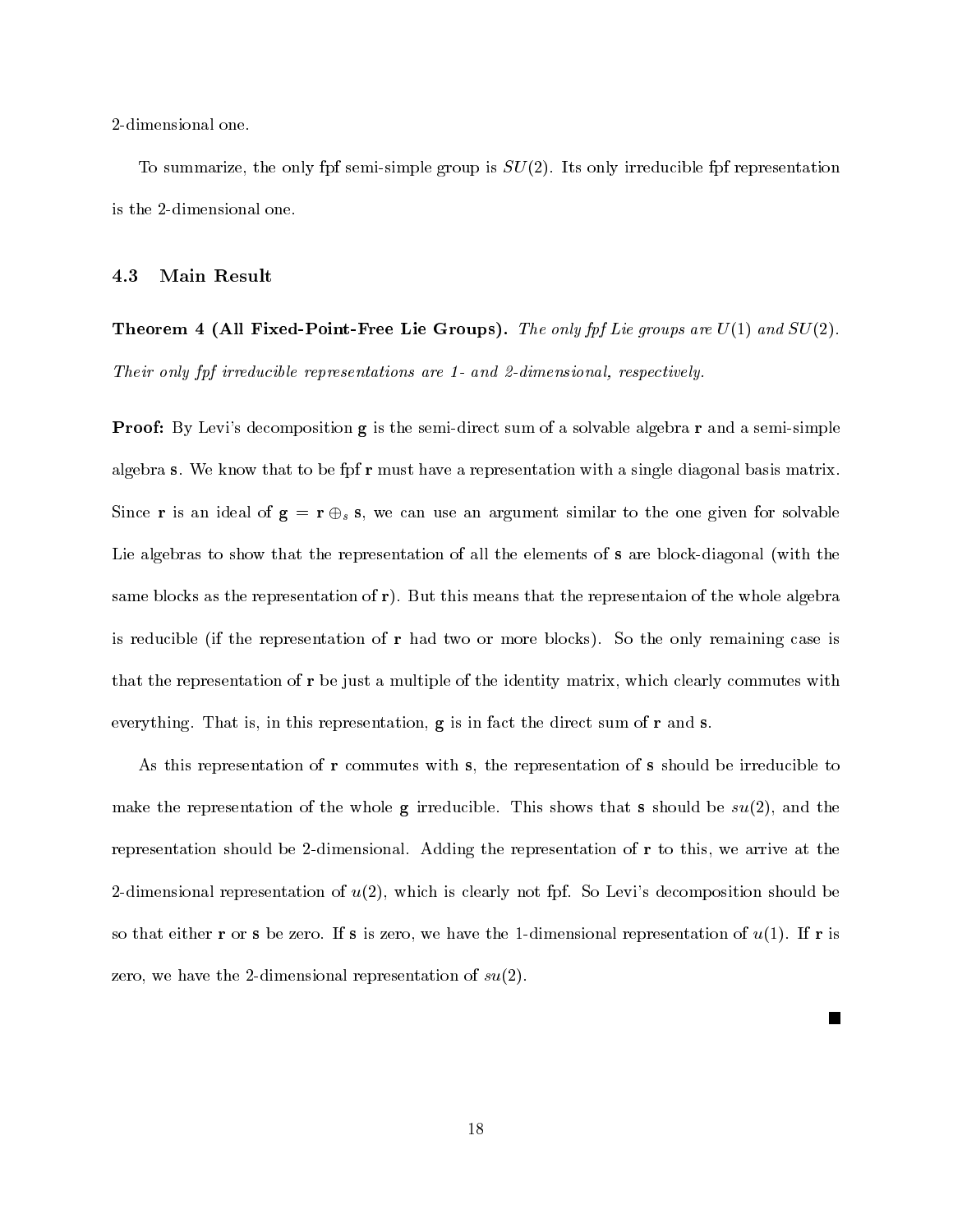#### 5Discussion and Conclusion

We have essentially obtained a negative result. The only fpf Lie groups are the ones currently employed in practice  $U(1)$ , the group of unit modulus scalars, and  $SU(2)$ , the 2  $\wedge$  2 orthogonal designs of Alamouti. Therefore our investigation has not led to any new group or new constellation.

However, our studies suggest two possible venues for further work and possible multi-antenna constellation design. One is to search for non-group constellations of unitary matrices of the form  $e^{\sum_k \alpha_k S_k}$  where the  $\{S_k\}$  are skew-Hermitian basis matrices and the  $\{\alpha_k\}$  are real-valued scalars. This would require an appropriate design of the  $\{S_k\}$  (to ensure a fully-diverse constellation, say) as well as a suitable choice of the  $\{\alpha_k\}.$ 

The other is to relax the fpf condition and to classify all Lie groups whose non-unit elements have no more than  $k > 0$  unit eigenvalues.  $(k = 0$  corresponds to fpf groups.) Since in designing a constellation of finite size we need to sample the Lie group's underlying manifold, the reasoning is that if  $k$  is small there is a good chance that, if the sampling is performed appropriately, the resulting constellation will be fully diverse.

To end this note we give a result which is a first step in obtaining the aforementioned classification. Because of this result and Cartan's classification of semi-simple algebras in terms of their rank, there is hope in being able to obtain the classification.

Theorem 5 (Lie Groups with Unitary Representations). A Lie group has a representation as unitary matrices if, and only if, it is a compact semi-simple algebra or the direct sum of  $U(1)$ and a compact semi-simple algebra.

**Proof:** We first consider a solvable Lie algebra, **g**, and modify slightly the argument of Sec. 4.1. Thus, let  $\mathbf{g}^{(n)}$  be the last nonzero algebra in the chain of  $\mathbf{g}^{(k)}$ 's.  $\mathbf{g}^{(n)}$  is Abelian and, by virtue of being an algebra of skew-Hermitian matrices, all its elements are simultaneously diagonalizable.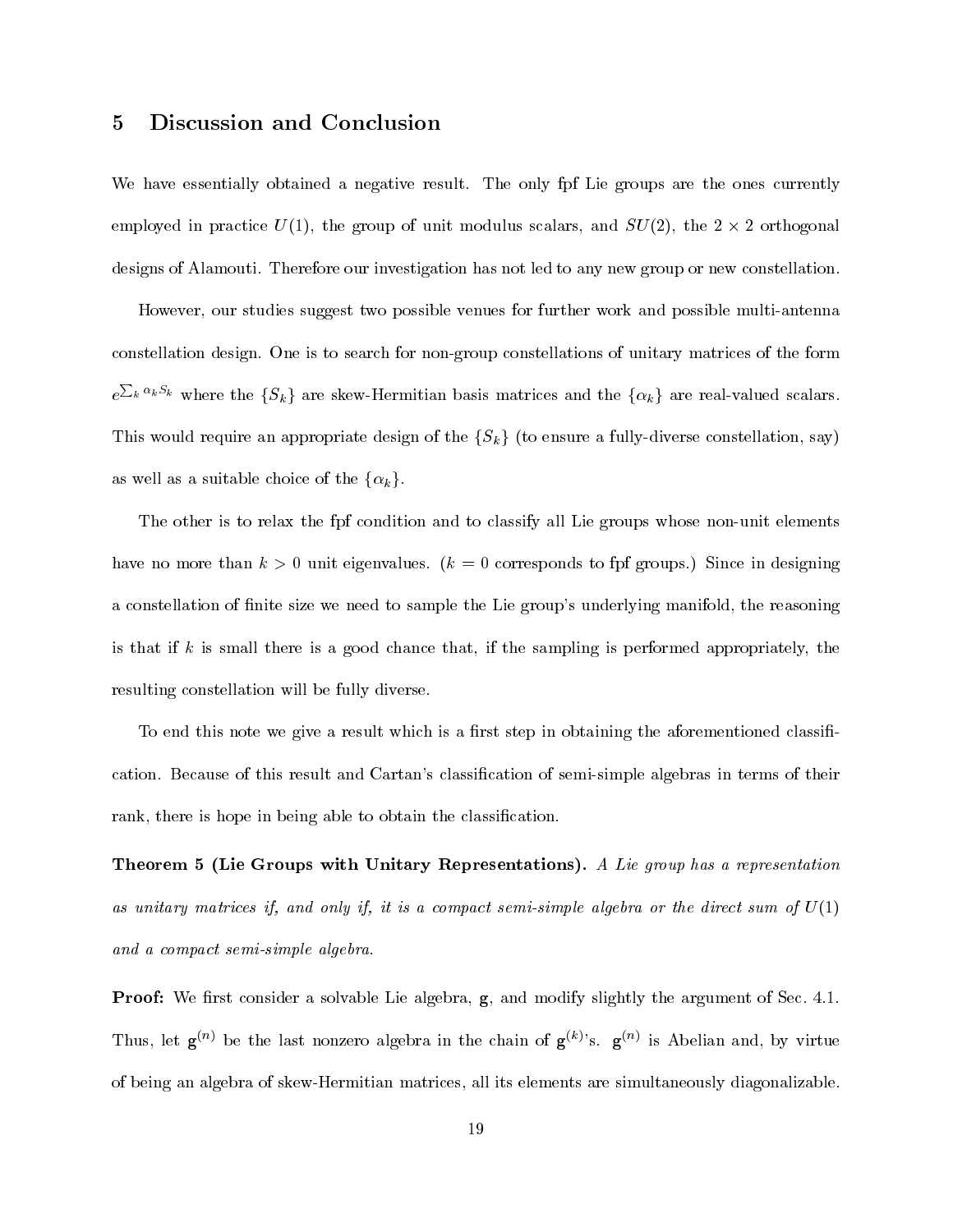Consider a basis,  $\{a^{z_1}, a^{z_2}, \ldots, a^{y_j}\}$ , for the diagonal representation of  $\mathbf{g}^{z_{z_2}}$ . Without loss of generality, we can permute the diagonal entries of  $d^{(1)}$  to write

$$
d^{(1)} = \begin{bmatrix} d_1^{(1)} I_{m_1} & \cdots & 0 \\ \vdots & \ddots & \vdots \\ 0 & \cdots & d_k^{(1)} I_{m_k} \end{bmatrix},
$$

where  $d_1^{\times},\ldots,d_k^{\times}{}'$  are distinct imaginary scalars. The diagonal entries of the remaining basis matrices  $\{a^{(2)}, \ldots, a^{(p)}\}$  will not necessarily be constant within the block entries of  $a^{(2)}$ . Nonetheless, within each block entry of  $d^{(1)}$ , we can permute the diagonal entries of  $d^{(2)}$  such that they fall into blocks with distinct diagonals. We can then continue this process: within each block in which the entries of both  $d^{(1)}$  and  $d^{(2)}$  are constant, we can permute the diagonal entries of  $d^{(3)}$  such that they fallinto blocks with distinct diagonals, and so on. The upshot of this permutation process is that the representation space V is broken up into the direct sum of subspaces  $V_i$ , such that the representation of each basis matrix in Viene of the interpretation of the identity matrix. The interpretation

Consider now  $\mathbf{g}^{(n-1)}$  and an arbitrary element  $q \in \mathbf{g}^{(n-1)}$ . Following the argument of Sec. 4.1 writing out the commutator equation  $[g, d^{(1)}] = \sum_{k=1}^{p} \alpha_k d^{(k)}$  implies that g must be block-diagonal with blocks corresponding to those of  $a_{1}$ . Further writing out the commutator equation of  $q$  with  $d^{(2)}$  implies that g must be block-diagonal with blocks corresponding to where  $d^{(1)}$  and  $d^{(2)}$  are *both* multiples of the identity matrix. Continuing with this argument until  $a^{\varphi}$ , we conclude that  $q$ is block-diagonal with blocks corresponding to the subspaces  $V_i$ .

Since g was arbitrary, any  $h \in \mathbf{g}^{(n-1)}$  must have the same block-diagonal structure. Writing out the commutator equation  $[g,h]=\sum_{k=1}^p\beta_k d^{(k)}$  one notes that the commutator of each block diagonal of g and h must be a multiple of the identity matrix. By the same trace argument as Sec. 4.1,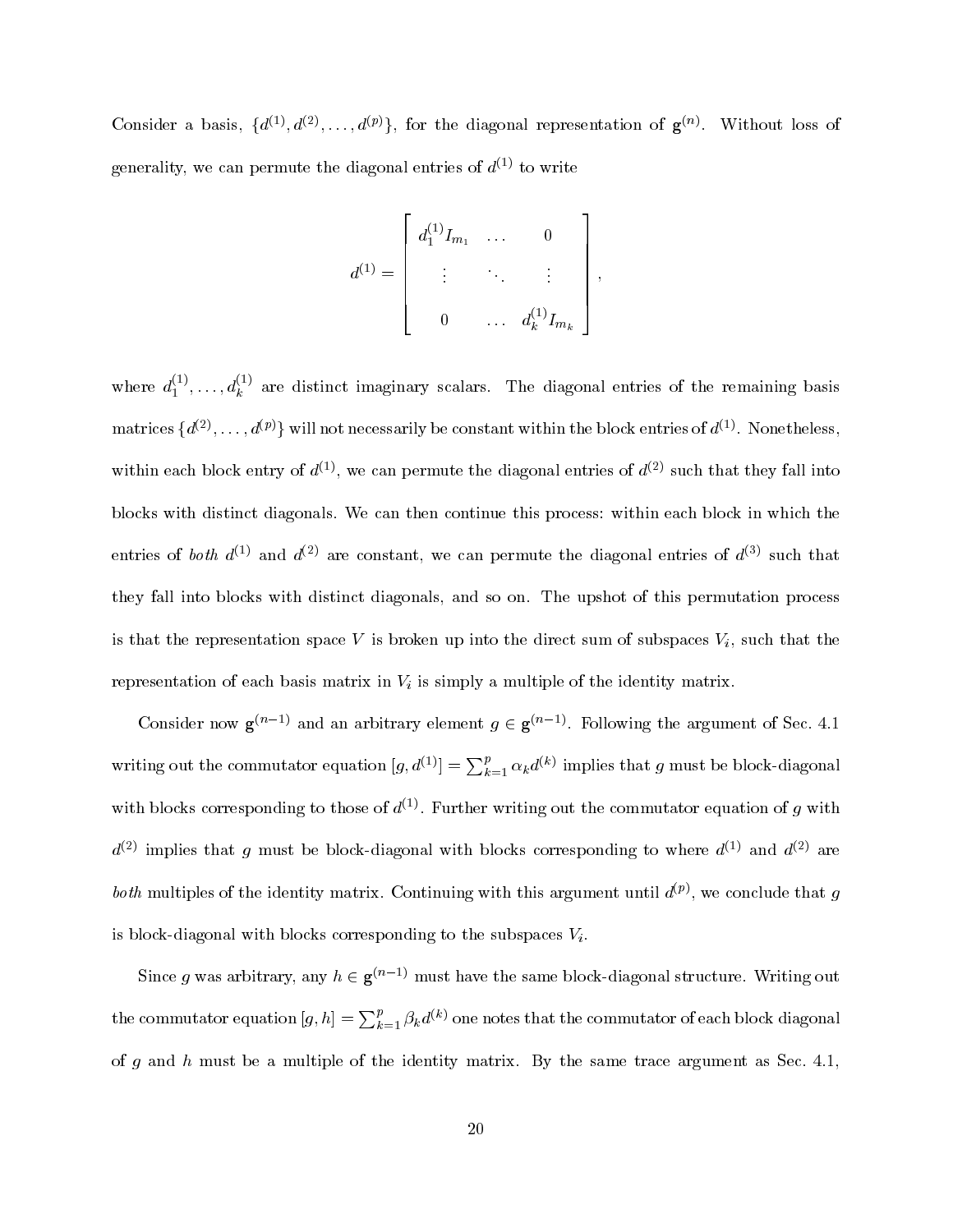we conclude that the block-diagonals of g and  $h$ , and hence g and h themselves, must commute. But this implies that  $[g^{(n-1)}, g^{(n-1)}] = \{0\}$ , which, assuming that the representation is faithful, is a contradiction and further implies  ${\bf g}={\bf g}^{\scriptscriptstyle\rm{(IV)}}$ , i.e.,  $n=0.$  To summarize, any solvable algebra with skew-Hermitian representation (so that the group has unitary representation) is Abelian, consisting of diagonal elements.

Now consider the Levi decomposition  $g = 1 \bigtriangledown_s s$ , where r is solvable s is semi-simple. As the sum is a semidirect sum, r is an ideal and  $[r, s] \subseteq r$ . But one can repeat the above arguement to show that the representation of  $s$  is block-diagonal in the same blocks of the representation of  $r$ , and commutes with the corresponding representation of r. Thus, we conclude that the representation of the whole algebra is reducible, unless the representation of r consists of just one block. In the latter case, the representation of r is just the representation of  $u(1)$ . We have thus proved the desired result: any unitary irreducible representation of a Lie algebra is isomorphic to either a unitary representation of a semi-simple Lie algebra, or a unitary representation of the direct sum of a semi-simple Lie algebra and the algebra  $u(1)$ . By the Peter-Weyl theorem (see, e.g., [8]), for the representation of the semi-simple Lie algebra to be unitary, the semi-simple algebra should be compact, that is it should correspond to a compact Lie group.

## References

[1] B. Hassibi, A. Shokrollahi, B. Hochwald, and W. Sweldens, \Representation theory for highrate multiple-antenna code design," submitted to IEEE Trans. Info. Theory, 2000. Download available at http://mars.bell-labs.com.

H